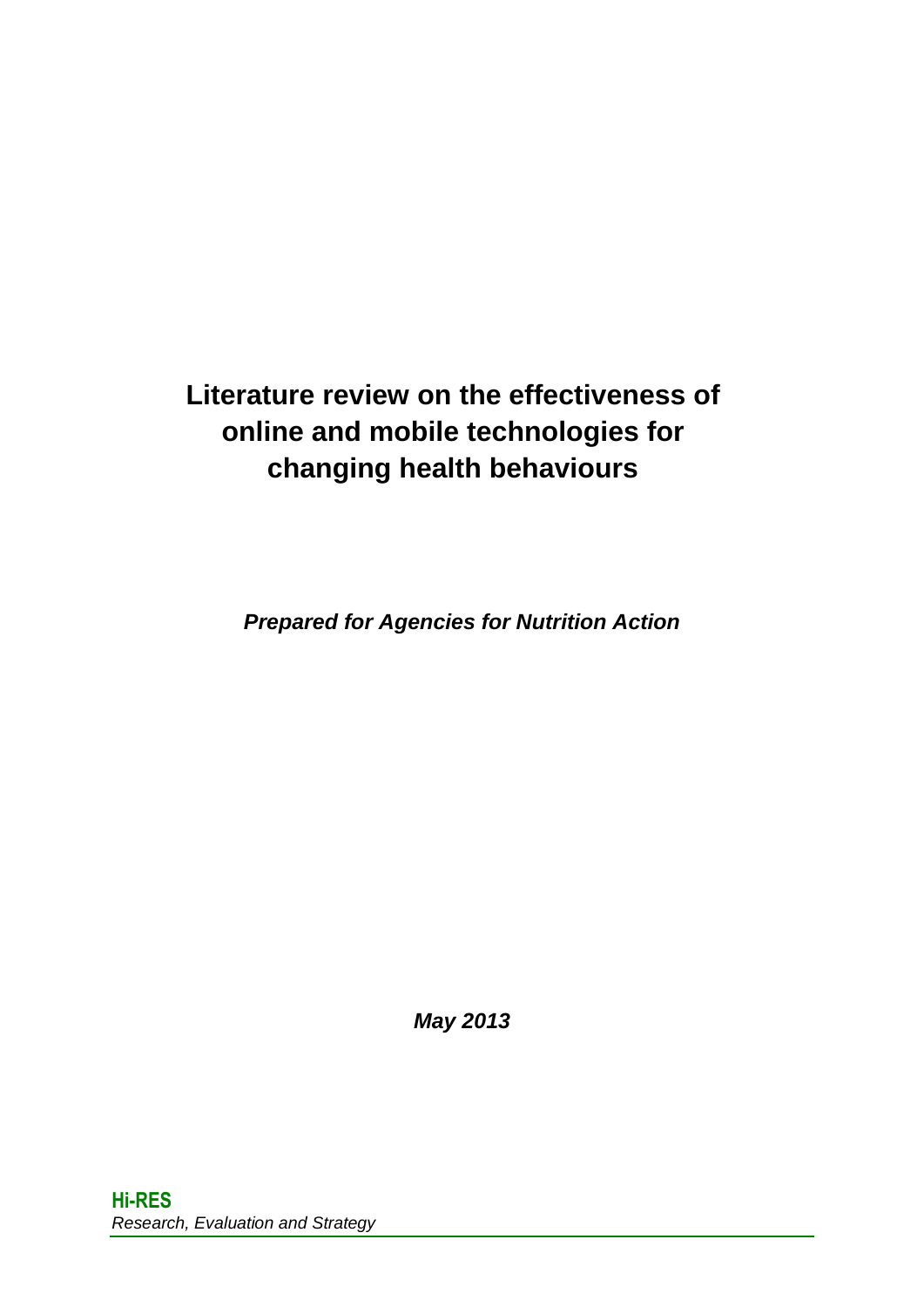## <span id="page-1-0"></span>**Contents**

| 1.  |  |  |  |  |  |
|-----|--|--|--|--|--|
| 1.1 |  |  |  |  |  |
| 1.2 |  |  |  |  |  |
| 1.3 |  |  |  |  |  |
| 2.  |  |  |  |  |  |
| 2.1 |  |  |  |  |  |
| 2.2 |  |  |  |  |  |
| 3.  |  |  |  |  |  |
| 3.1 |  |  |  |  |  |
| 3.2 |  |  |  |  |  |
| 4.  |  |  |  |  |  |
| 4.1 |  |  |  |  |  |
| 4.2 |  |  |  |  |  |
| 5.  |  |  |  |  |  |
| 5.1 |  |  |  |  |  |
| 5.2 |  |  |  |  |  |
| 5.3 |  |  |  |  |  |
| 5.4 |  |  |  |  |  |
| 5.5 |  |  |  |  |  |
| 5.6 |  |  |  |  |  |
| 5.7 |  |  |  |  |  |
| 5.8 |  |  |  |  |  |
| 6.  |  |  |  |  |  |
|     |  |  |  |  |  |
|     |  |  |  |  |  |
|     |  |  |  |  |  |
|     |  |  |  |  |  |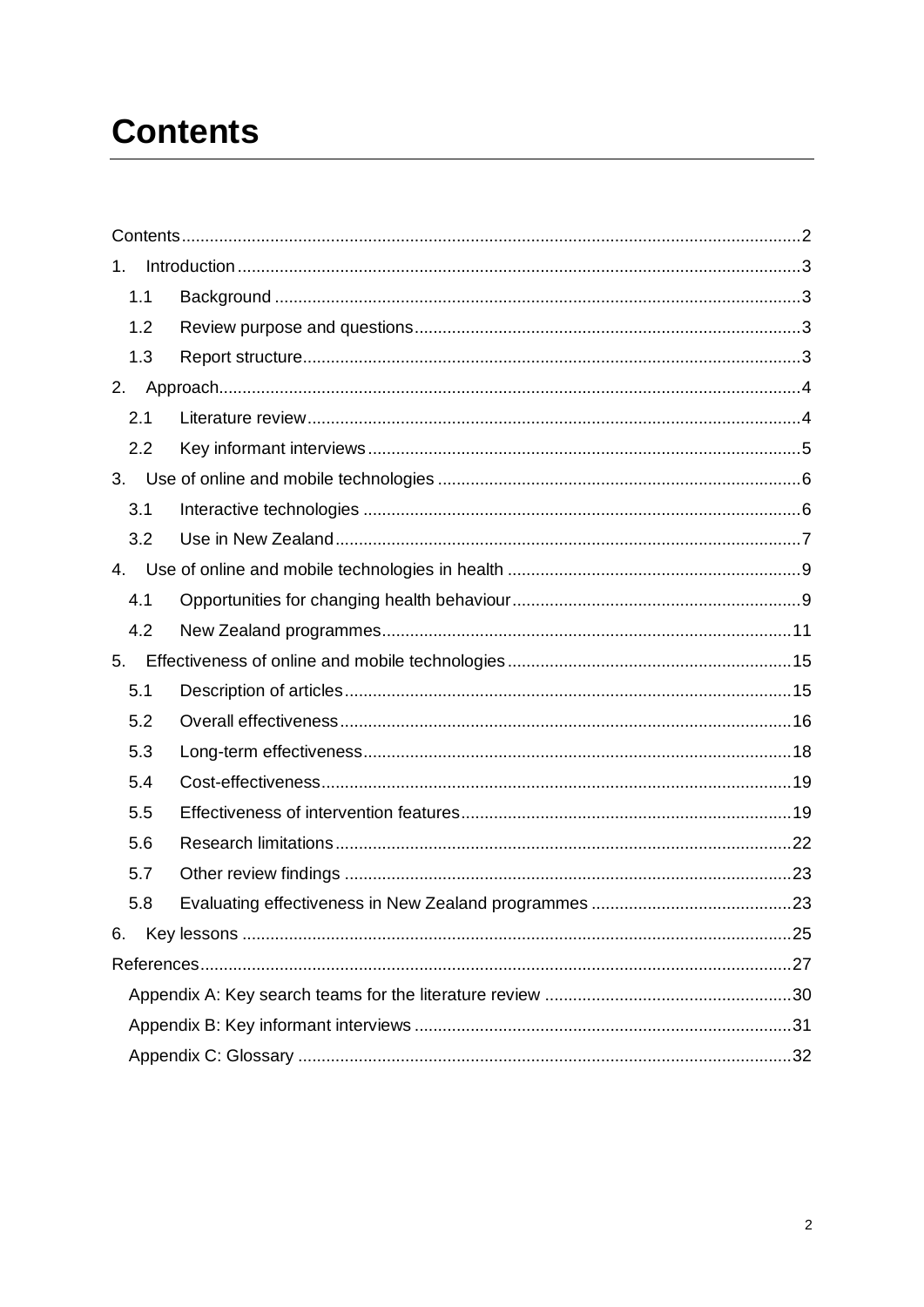# <span id="page-2-0"></span>**1. Introduction**

## <span id="page-2-1"></span>**1.1 Background**

In the decades since the arrival of the personal computer in the late 1970s, computing, information and communication technologies have changed dramatically. Bulky, slow computers have been replaced by portable computing devices that can complete increasingly complex tasks in less and less time. Landline phones have been replaced by mobile phones and other mobile devices that can connect people anywhere, anytime, and transmit text messages, photographs and data. The Internet has become a global phenomenon and, increasingly, static "Web 1.0" websites are being replaced by dynamic, interactive and collaborative "Web 2.0" platforms.

Advances in the capabilities of online and mobile technologies, combined with exponential growth in their use, provide a range of new and innovative opportunities for health promotion and behaviour change.

## <span id="page-2-2"></span>**1.2 Review purpose and questions**

The purpose of this literature review is to review the effectiveness of online and mobile technologies for changing health behaviours. In this report, 'online and mobile technologies' refers to the Internet, mobile devices, and interactive technologies accessed via the Internet and mobile devices (websites, blogs, social networking sites, email and text messaging).

The review addresses five key questions:

- 1. What are the key benefits of using online and mobile technologies to promote health behaviours?
- 2. Are online and mobile technologies effective for changing health behaviours?
- 3. Are online and mobile technologies effective for achieving sustained changes in health behaviours?
- 4. Are online and mobile technologies a cost-effective way of changing health behaviours?
- 5. Which features of online and mobile technologies are most effective for changing health behaviours?

## <span id="page-2-3"></span>**1.3 Report structure**

The report begins with an outline of the research approach (Chapter 2). This is followed by an overview of online and mobile technologies and their use by New Zealanders' (Chapter 3). Chapter 4 outlines the key benefits and opportunities of using online and mobile technologies for health behaviour change and profiles three New Zealand programmes that use these technologies. Chapter 5 presents findings from systematic reviews, meta-analyses and other reviews relating to the effectiveness of online and mobile technologies for achieving health behaviour change. Chapter 6 summarises key lessons for the use of online and mobile technologies in health promotion, including research and evaluation considerations.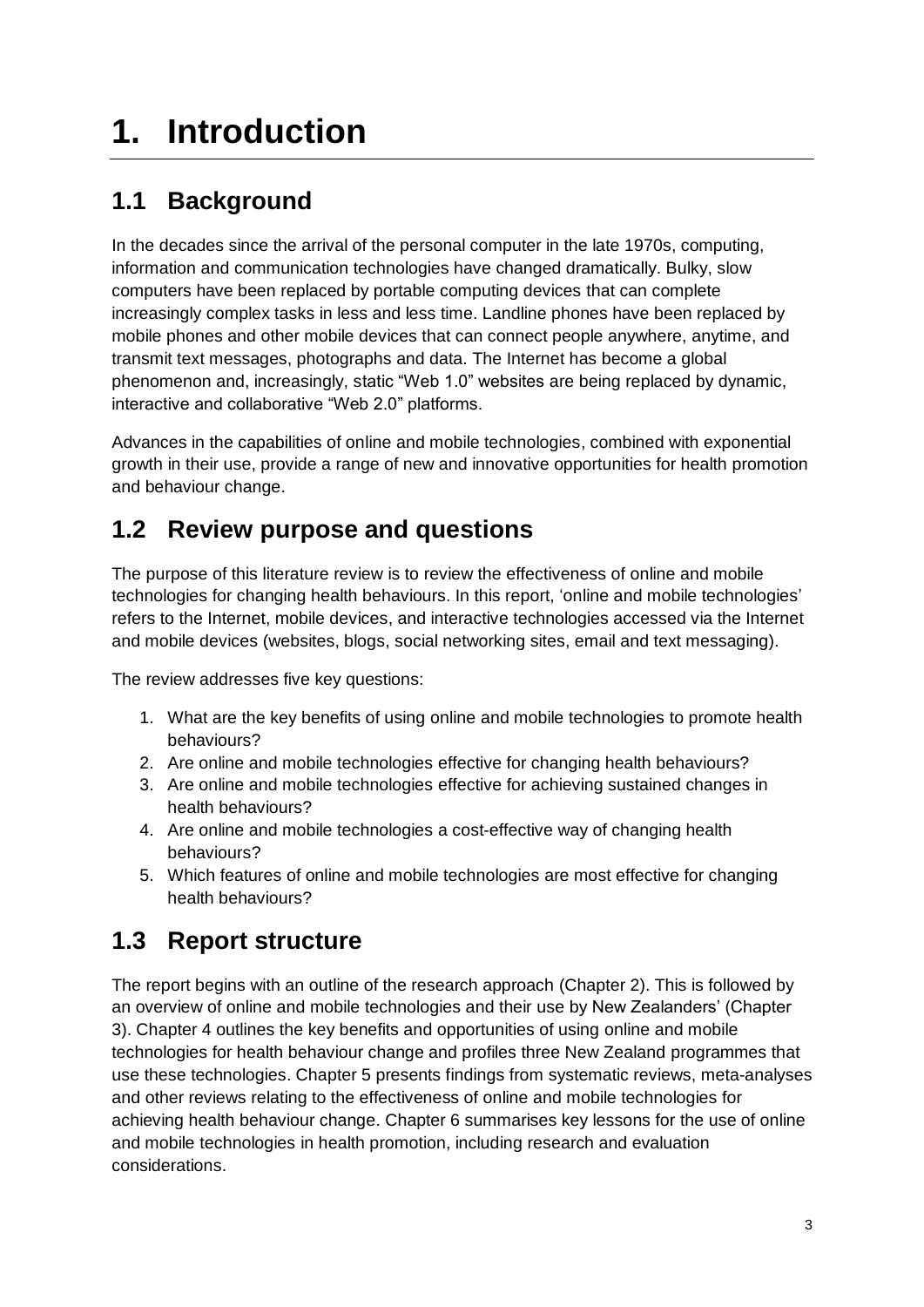# <span id="page-3-0"></span>**2. Approach**

A mixed-method approach involving literature review and key informant interviews was used for this review. This chapter provides details of the two methods.

### <span id="page-3-1"></span>**2.1 Literature review**

#### *Scope*

The scope of the literature review was informed by the overarching review question: *What evidence is there that online and mobile technologies are effective for changing health behaviour*s*?* The scope included:

- Literature on the use of online and mobile technologies to promote health behaviours, with a focus on weight management, nutrition, physical activity and smoking cessation
	- Weight management, nutrition and physical activity were included because they are the focus of Agencies for Nutrition Action work [\(www.ana.org.nz\)](http://www.ana.org.nz/)
	- Smoking cessation was included because online and mobile technologies have been used to promote smoking cessation for a number of years, potentially offering lessons for other health promotion areas
- Literature published from 2009 onwards
- Published and unpublished literature
- Literature reviews, systematic reviews and meta-analyses
- English language literature.

#### *Search mechanisms*

A search of the published literature was undertaken through MEDLINE in March 2013. This database gave access to a wide range of national and international peer reviewed medical and public health journals.

Internet searches were undertaken during the same period to obtain additional published and unpublished articles and research reports. These searches were undertaken using the Google search engine [\(www.google.com\)](http://www.google.com/) and through searching websites of various government and non-government agencies with a public health focus.

A bibliographic search of key articles obtained via the above searches led to the identification and inclusion of further articles.

The databases and other sources listed above yielded a number of articles, with each resultant article screened for relevance to the overarching review question.

#### *Search limits and terms*

Keyword entries were made across several database search fields. The following search limits were used for time of publication and language:

• Published in 2009 or later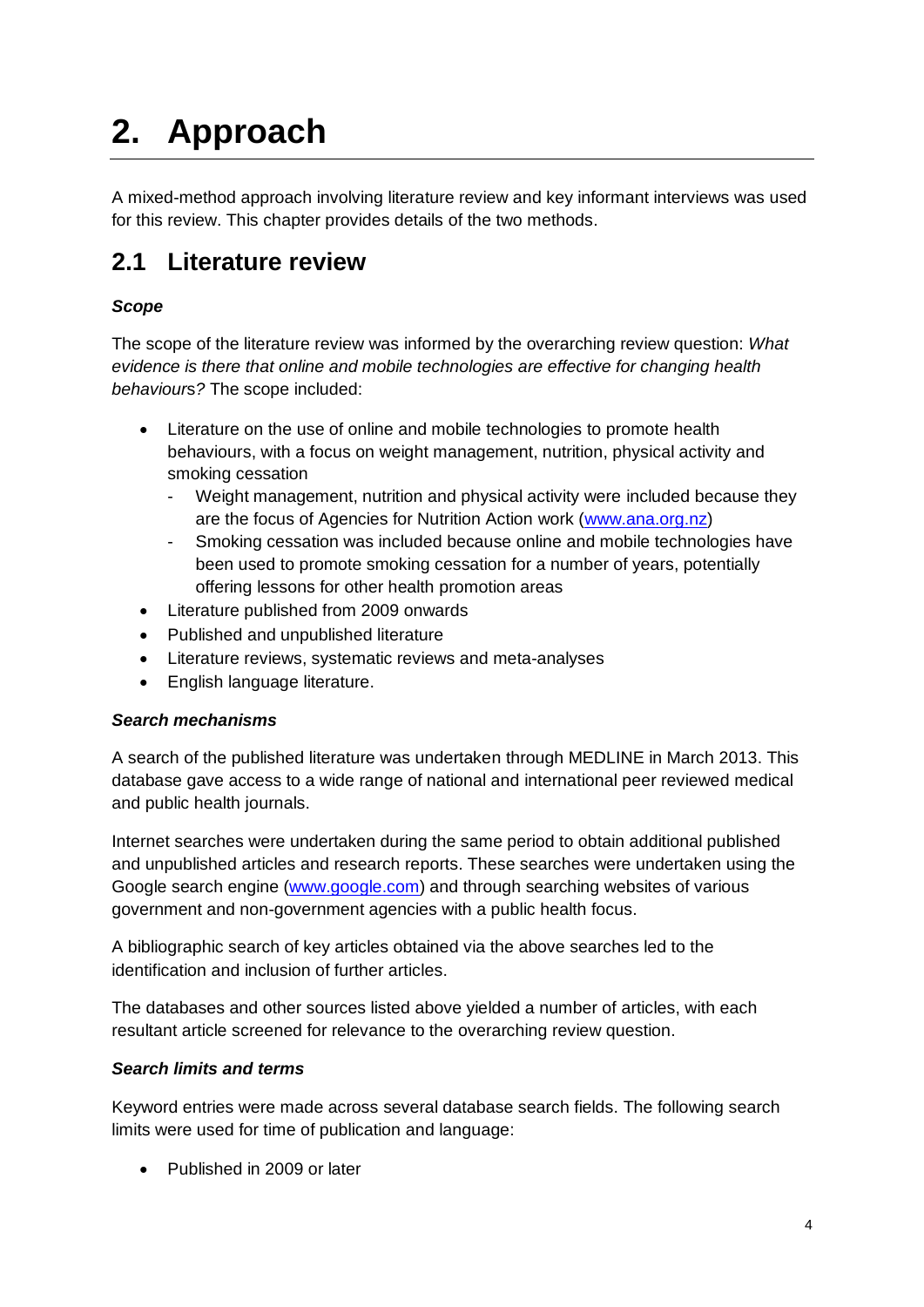• English language.

Keyword entries consisted of a range of search terms entered in a variety of combinations, utilising the appropriate truncation facility of the search engine being used. See Appendix A for core search terms.

It was intended that database searches would be conducted in two waves: an initial search focusing on systematic reviews and meta-analyses and a subsequent search focusing on primary research studies. However, the initial search yielded around 30 relevant reviews covering a wide range of health areas; this was deemed sufficient for the purpose and scope of the review.

#### *Review and analysis*

Once all articles and reports considered applicable to the review were located, findings were critically examined to determine conformity with review scope and relevance to review topic. Specifically, items were assessed for relevance to the following review questions:

- Opportunities online and mobile technologies provide for health promotion interventions
- Effectiveness of online and mobile technologies for changing health behaviours
- Long-term effectiveness
- Cost-effectiveness
- Effectiveness of different intervention features.

Note that findings were not weighted according to study methodology.

### <span id="page-4-0"></span>**2.2 Key informant interviews**

Five interviews were conducted with government, non-government and academic organisations involved in researching and delivering health promotion programmes that use online and mobile technologies. All had a focus on nutrition, physical activity or smoking cessation. An interview was also undertaken with Sport NZ. This interview confirmed that, while Sport NZ has an interest in the health benefits of sport and recreation, its programmes' are focused on sporting rather than health outcomes. See Appendix B for a list of participating organisations.

The purpose of the interviews was to understand how online and mobile technologies are being used to promote health behaviours in selected New Zealand programmes, why they are being used and what research and evaluation is being undertaken to inform or evaluate effectiveness. Information from interviews is woven throughout the report and presented as case studies.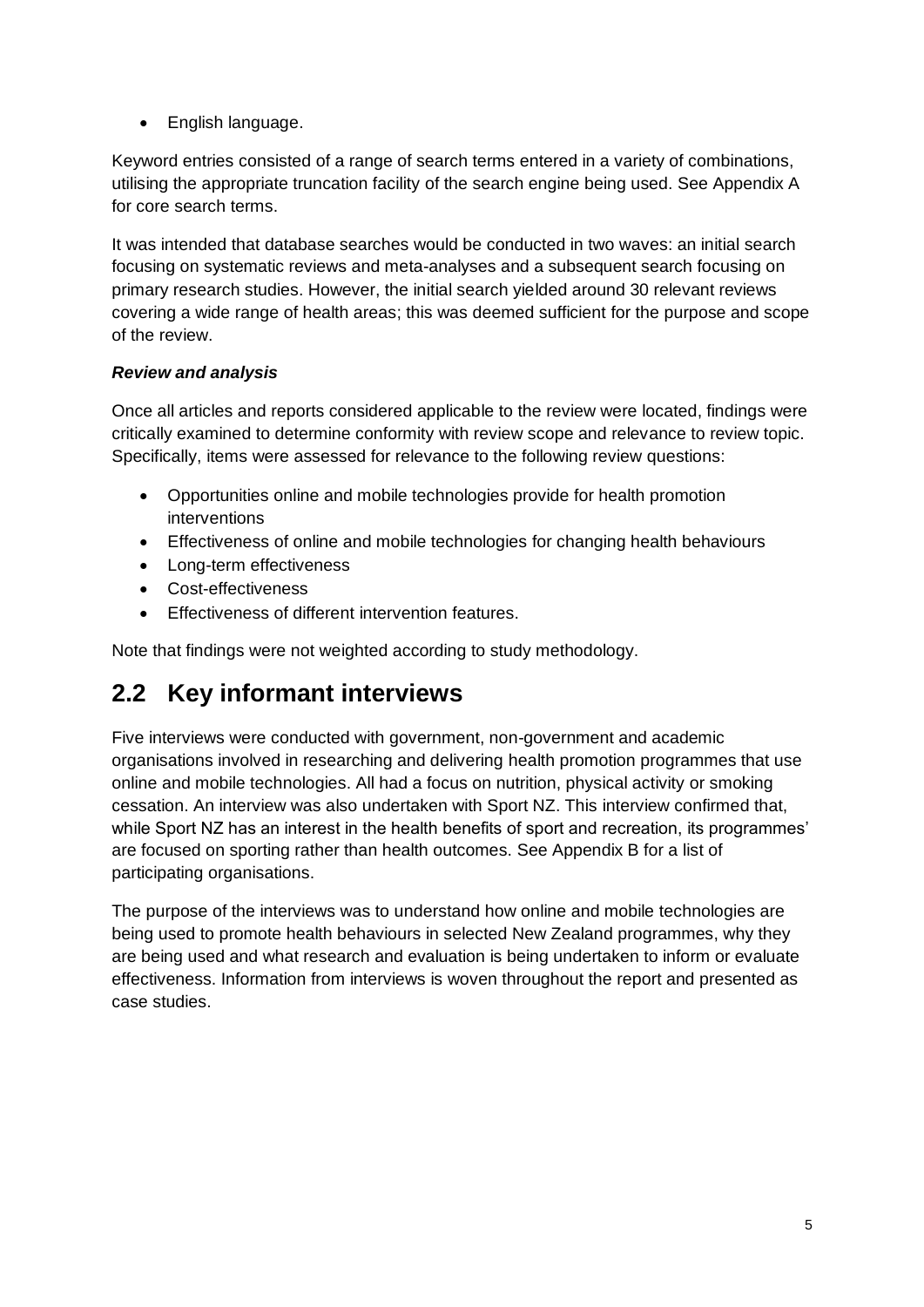# <span id="page-5-0"></span>**3. Use of online and mobile technologies**

Surveys show that increasing numbers of New Zealanders use the Internet to engage in an ever more diverse array of online activities. Our growing online engagement is enabled by the widespread availability of the Internet and the advent of Internet-enabled mobile technologies, enabling us to go online anywhere, anytime.

This chapter provides a brief overview of online and mobile technologies accessed via the Internet and mobile devices, and New Zealanders' use of these technologies.

## <span id="page-5-1"></span>**3.1 Interactive technologies**

As identified in the Introduction, in this report 'online and mobile technologies' refers to Internet, mobile devices and interactive technologies accessed via the Internet and mobile devices. Interactive technologies are technologies that enable users to interact with and influence content. The shift from Web 1.0 to Web 2.0 platforms reflects the growing importance of interactive technologies.

Interactive technologies accessed via the Internet include:

- Websites
- Email
- Online chat
- Online phone and videoconferencing
- Online gaming
- Blogs
- Social networking sites.

Interactive technologies accessed via mobile devices include:

- Voice calls
- Texting (short message service or SMS)
- Sending photos and videos (multiple media service or MMS)
- Sending data
- Multi-media playback
- Internet
- Email
- Applications ('apps')
- Gaming
- Short-range wireless communication (eg, Bluetooth).

Mobile devices refer to:

- 1. Traditional mobile phones, capable of communicating via voice and text message
- 2. Mobile computing devices such as: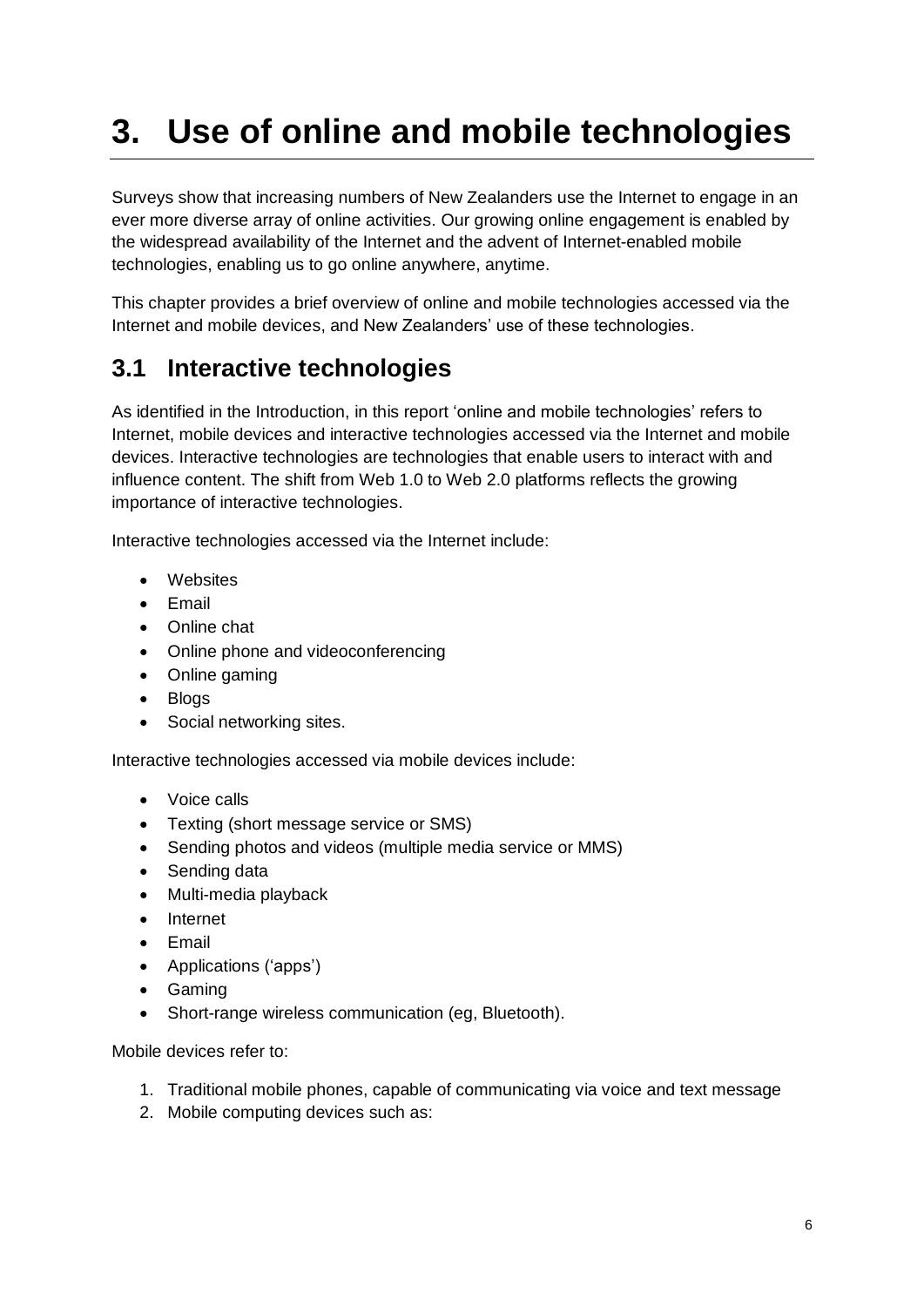- Personal Digital Assistants (PDAs, eg, Palm Pilots)<sup>1</sup>
- Portable Media Players (eg, iPODs)
- Handheld videogame consoles (eg, Playstation Portable or PSP, Nintendo DS)
- Handheld and ultra-portable computers (eg, iPads, tablet PCs and Smartbooks)
- Smartphones.

Mobile computing devices use an operating system and can run various types of application software. Most can be equipped with Wi-Fi, Bluetooth and GPS capabilities that allow connections to the Internet and other Bluetooth capable devices.

Figure 1 depicts interactive technologies accessed via the Internet and mobile devices. More information on these technologies can be found in the Glossary (Appendix C).

#### **Figure 1: Interactive technologies available through the Internet and mobile devices**



### <span id="page-6-0"></span>**3.2 Use in New Zealand**

Use of online and mobile technologies has grown exponentially in recent years, both globally and in New Zealand.

#### *Globally*

-

The International Telecommunication Union (2013) estimates that in 2013:

 40% of the world's population use the Internet. This has increased from 16% in 2005. In the developed world an estimated 77% of the population use the Internet.

 $1$  A PDA is a handheld electronic device used to access the Internet, send email and organise information. Unlike smartphones, traditional PDAs do not have phone services.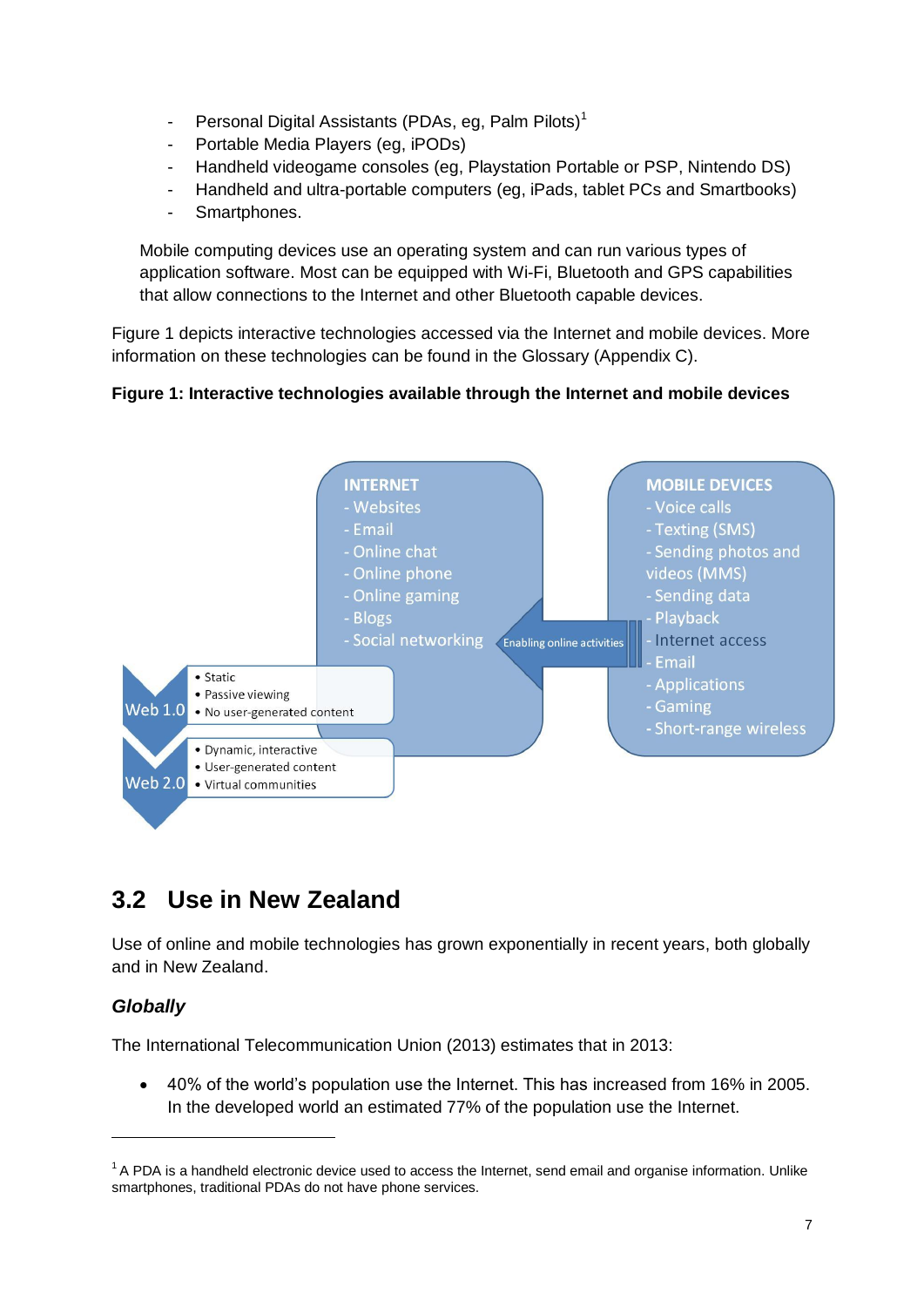- There are 6.8 billion mobile phone subscriptions worldwide, representing a global penetration rate of 96%. This has increased from 34% in 2005. In the developed world the mobile phone penetration rate is estimated at 128%.
- There are 2.1 billion mobile Internet subscriptions worldwide, representing 30% penetration. In the developed world the mobile Internet penetration rate is estimated at 75%.

#### *New Zealand*

Findings from the World Internet Project<sup>2</sup> (Smith et al., 2011) indicate that in 2011:

- 86% of adult New Zealanders used the Internet; this was an increase from 47% in 2000. Most adults who do not use the Internet are aged over 60 years or in a lowincome household, or both.
- 91% of Internet-users who had an Internet connection at home, had broadband.
- 54% of Internet-users went online mostly from a communal space in their home; this is a sign of growing Internet mobility through wireless access.
- 27% of Internet-users accessed the Internet from a mobile device such as a smartphone or tablet; this was an increase from 7% in 2007.
- 98% of Internet-users checked their email and 77% checked it daily; older people's email use is increasing and younger people's use is decreasing.
- 42% of Internet-users made or received calls online (through Skype, for example); this was nearly double the proportion in 2007.
- 64% of Internet-users belonged to a social network site and of these, 96% used Facebook; 87% of under-30s used social networking sites but only 34% of over 60 year-olds.
- 39% of New Zealanders texted family or friends every day.

Data from other sources show that:

-

- In 2011 there were 4.8 million mobile phone subscriptions in New Zealand, representing a population penetration rate of 109%; in 2000, this rate was 40% (ITU, 2011).
- 66% of New Zealanders have a laptop or notebook, 61% have a desktop computer, 48% have a smartphone and 29% have a tablet or iPad (Research NZ, 2013).
- The most commonly used smartphone and tablet apps are:
	- Social networking sites such as Facebook (76%)
	- News and weather apps (70%)
	- Apps for games and other entertainment (eg, movies) (70%)
	- Business / banking apps (54%)
	- Apps for government agencies (16%) (Research NZ, 2013).

These statistics confirm the growing ubiquity of the Internet in New Zealand life, the increasing accessibility of the Internet due to Wi-Fi and Internet-enabled mobile devices, and the growing importance of social media.

 $2$  The third World Internet Project survey was conducted in July-August 2011. Telephone interviews were conducted with a nationally representative sample of 1,255 New Zealanders aged 12 years and over (Smith et al., 2011).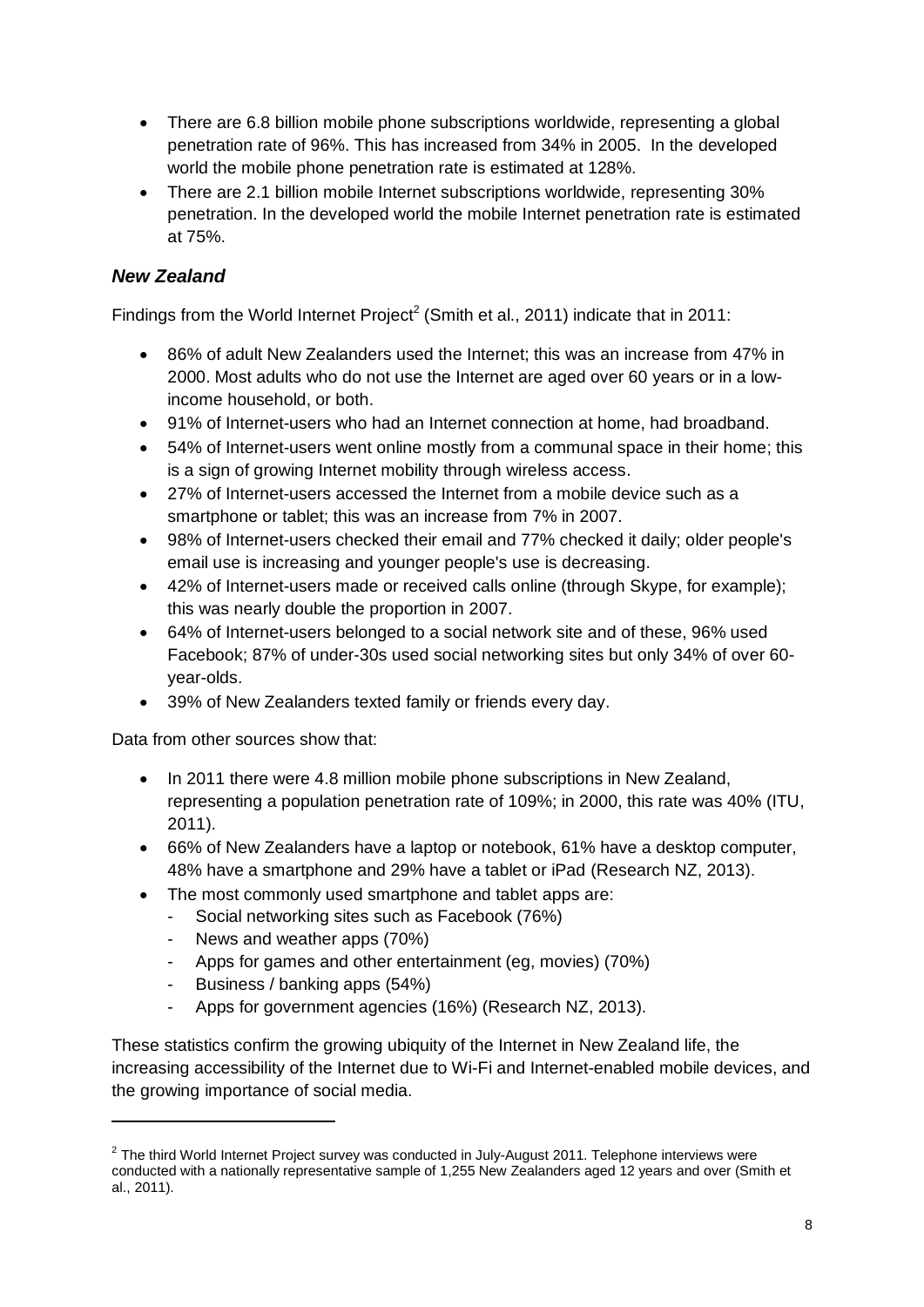## <span id="page-8-0"></span>**4. Use of online and mobile technologies in health**

Advances in the capabilities and use of online and mobile technologies have prompted growing interest in the use of these technologies for health care and public health. Online and mobile technologies are increasingly being used to:

- Promote healthy lifestyles
- Encourage and support people to self-manage chronic conditions
- Encourage and support medication adherence
- Facilitate communication between health care providers and patients
- Provide clinical management support.

This review focuses on the use of online and mobile technologies for *promoting healthy*  lifestyles; in particular, the effectiveness of Internet and mobile-based interventions<sup>3</sup> for changing health behaviours. This chapter outlines the key benefits and opportunities of using online and mobile technologies in health behaviour change interventions and profiles three New Zealand interventions that use these technologies.

## <span id="page-8-1"></span>**4.1 Opportunities for changing health behaviour**

Online and mobile technologies offer a range of benefits and opportunities for changing health behaviour. These relate to reach, accessibility, interactivity, cost-effectiveness and data collection. Each of these is discussed below.

#### *Reach*

High levels of Internet and mobile device use mean that health promotion interventions that utilise these technologies can reach large numbers of people, at a relatively low cost (Cugelman et al., 2011; Davies et al., 2012; Freeman et al., 2013; Kodama et al., 2012; Lau et al., 2011; Neville et al., 2009a). Internet and mobile-based interventions can also reach audiences that might not otherwise engage with traditional health promotion interventions. For example, young people may be more likely to access smoking cessation services delivered via the Internet or mobile than those delivered via traditional channels such as health professionals or phone counselling (Civljak et al., 2010).

#### *Accessibility*

-

The ability to engage anywhere, anytime, is a key benefit of Internet and mobile-based health promotion interventions. The widespread availability of the Internet, at home, work, in the community and increasingly on mobile devices, means that people can access online interventions 24 hours a day and 365 days a year, regardless of where they live and what physical services are available (Civljak et al., 2010; Davies et al., 2012; Kodama et al.,

<sup>3</sup> In this report, 'Internet and mobile-based interventions' include interventions that use *only* online or mobile technologies and interventions that use online and mobile technologies *alongside* other delivery channels (such as face to face counselling).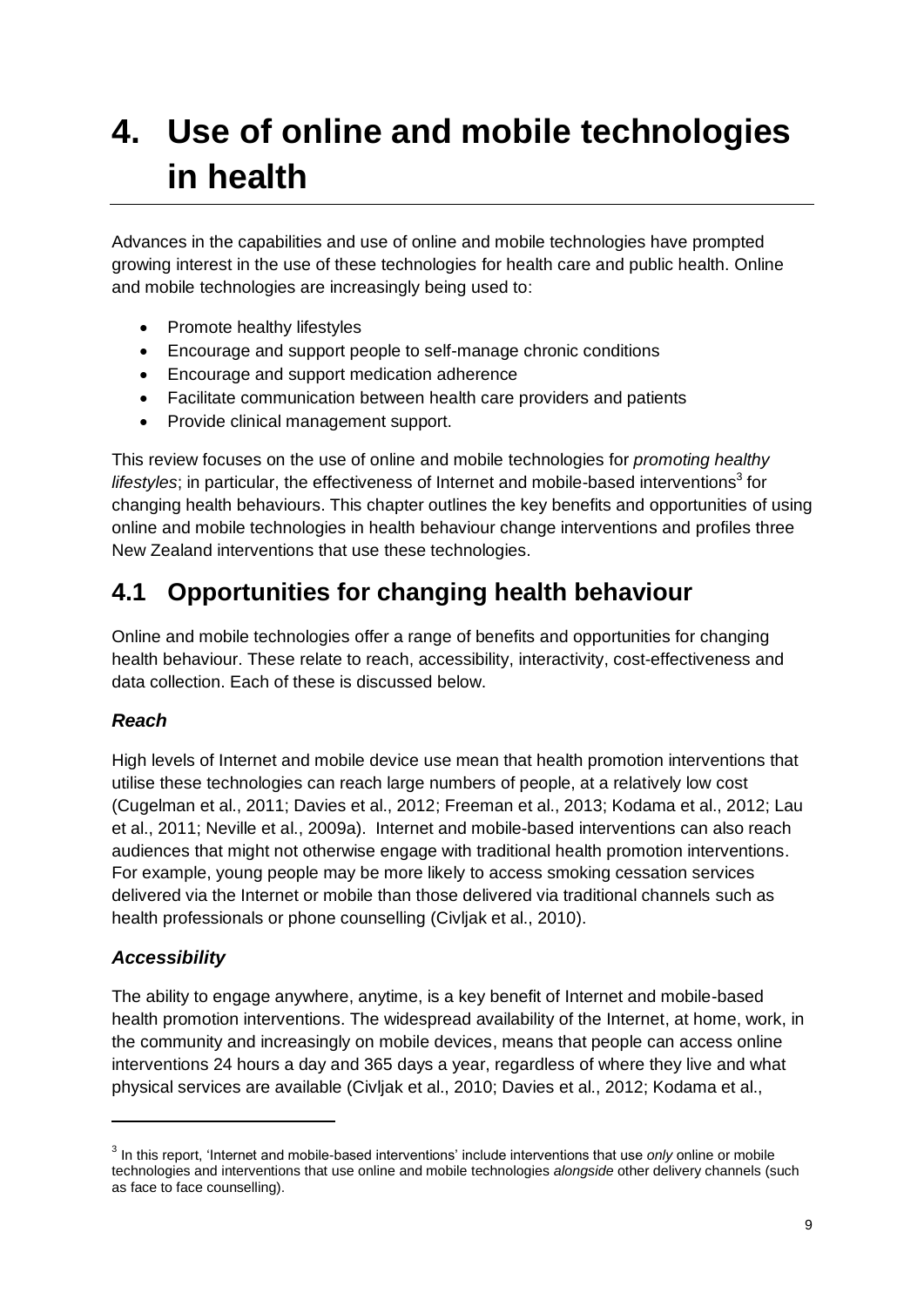2012). Online and mobile interventions can overcome the time and travel barriers of traditional interpersonal interventions and are not limited by service availability (eg, opening hours, appointments) (Wieland et al., 2012).

The particular advantage of mobile-based interventions is that people tend to carry their mobile device with them, wherever they go. This means that (Fanning et al., 2012; Free et al., 2013; Whittaker et al., 2012):

- People can engage with health promotion material anywhere, anytime
- Material can be easily delivered, on a device that people already carry with them
- The intervention can claim people's attention when it is most relevant (eg, users can be sent text messages to sustain their motivation to quit smoking throughout the day)
- Interventions can be accessed or delivered within the relevant context (eg, smokers can request support when experiencing a craving).

#### *Interactivity*

Internet and mobile-based health promotion interventions can offer interactive features that are similar to those found in interpersonal counselling (Reed et al., 2011). These features include:

- Motivational messaging
- Modelling of desired attitudes or behaviours
- Tailoring of content to suit the individual user
- Support.

Tailoring is a key benefit of Internet and mobile-based health promotion interventions. Like one-on-one counselling, it involves collecting information about the intervention-user, such as age, sex, and ethnic group, as well as information about the particular behavioural issues the user faces, and using this information to generate personalised feedback and advice (Free et al., 2013). Research shows that intervention materials tailored to individual users are more effective than untailored materials (Cviljak et al., 2010).

With the automation capabilities of online and mobile technologies, mass interpersonal, tailored interventions are possible. Large populations can be engaged in automated relationships that resemble the personalised support offered by dietitians, fitness trainers and smoking cessation counsellors, but at a relatively lower cost than interpersonal therapy (Hutton et al., 2011). Personalised feedback tends to be delivered via email or text. As noted above, mobile-based interventions allow personalised feedback and support to be provided 24/7 and at times most relevant to the user (Fanning et al., 2012).

Support is a key element of any interpersonal intervention. In addition to personalised support communicated via email and text, online and mobile technologies allow intervention users to link with other users for social support (Lau et al., 2011; Whittaker et al., 2012). Note however that, for some people, the ability to engage anonymously is a key benefit of Internet and mobile-based interventions.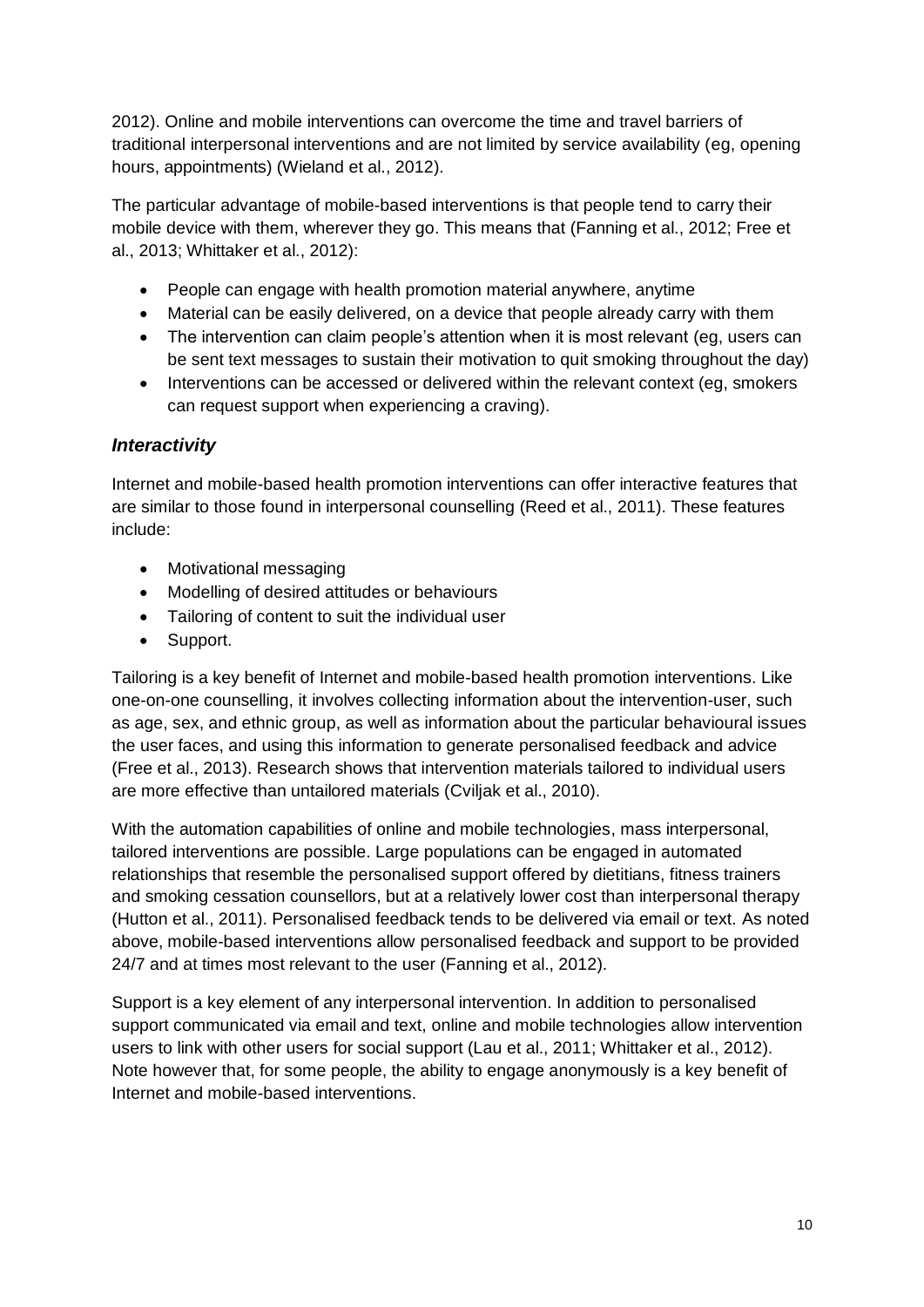#### *Cost-effectiveness*

Cost-effectiveness is often cited as a benefit of Internet and mobile-based health promotion interventions (Cugelman et al., 2011). In relation to weight management, the World Health Organization notes that Internet-based interventions may serve as an efficient and costeffective method of meeting the growing public health need associated with rising obesity levels (World Health Organization, 2011). Online and mobile technologies offer:

- Low cost per user: Internet and mobile-based interventions have the potential to be delivered at a relatively lower cost per user than face to face interventions (Cviljak et al., 2010; Harris et al., 2011). Interventions might be costly to set up but their delivery tends to be very cheap as they require little in the way of labour costs to deliver (Chen et al., 2012).
- Scalability: Internet and mobile-based interventions offer potential economies of scale; it is technically easy to deliver interventions to large populations and costs little more than delivering to small numbers (Chen et al., 2012; Free et al., 2013; Shahab and McEwen, 2009; Whittaker et al., 2012).
- Large impact: The reach of online and mobile technologies gives interventions that use these technologies the ability to have a major public health impact (Glasgow, 2007, cited in Wieland et al., 2012). Even small changes in a health behaviour have the potential for large, positive changes at the population level (Davies et al., 2012).

#### *Data collection*

Internet and mobile technologies enable data collection with little additional burden. For example, Internet-based interventions can readily test the efficacy of different intervention components and delivery modes, and their efficacy in different populations (Hutton et al., 2011). Mobile phone-based physical activity interventions can collect objective, self-report measures of activity in real time; this ability is enhanced further with smartphones that have built-in sensors (eg., accelerometers and GPS devices), providing the opportunity for more accurate assessment of physical activity behaviour in real time, as well as geographic location information (Fanning et al., 2012).

### <span id="page-10-0"></span>**4.2 New Zealand programmes**

In New Zealand, online and mobile technologies are being used to promote nutrition, breastfeeding, and smoking cessation, among other health behaviours. *Breakfast Eaters Have It Better*, the *National Breastfeeding* campaign and *Quitline* are profiled below.

Consistent with the benefits listed in Section 4.1, ability to access target populations in a cost-effective way is a key driver of use of online and mobile technologies in New Zealand programmes. In *Breakfast Eaters* and *Breastfeeding*, the interactive capabilities of online technologies are valued for the opportunities they provide for conversations and support. At the *Quitline*, interactive capabilities are valued for the opportunity to provide personalised feedback and advice (elements central to all Quitline service channels).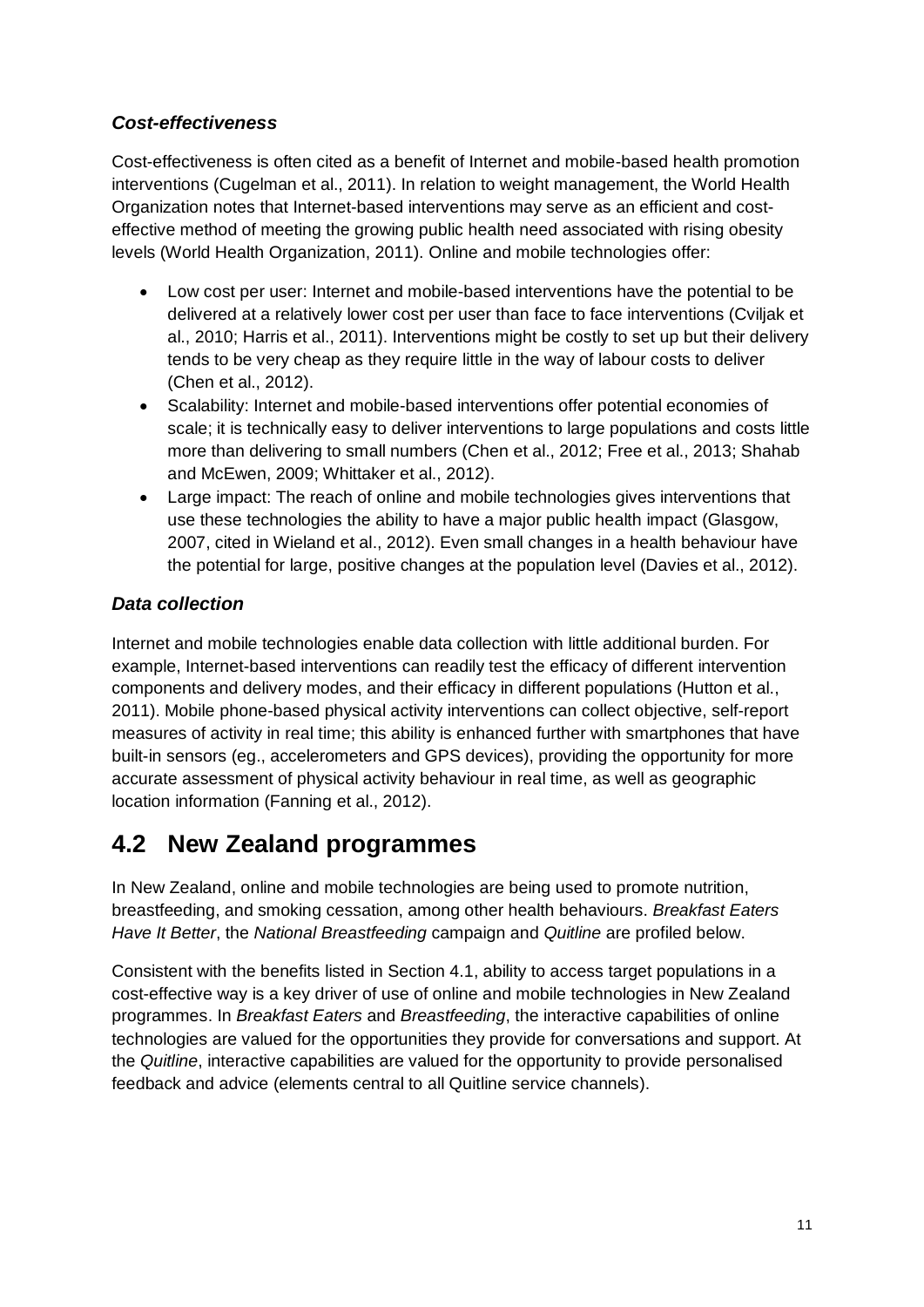#### *Breakfast Eaters Have It Better (Health Promotion Agency)*

*Breakfast Eaters* is part of the Health Promotion Agency's (HPA) Nutrition and Physical Activity Programme.

**Aim**: To increase the number of children and families eating breakfast every day.

**Priority audiences**: Parents and caregivers of children aged 5 to 14 years old, with a particular focus on low-income, Māori and Pacific families.

**Digital tools**: Website [\(www.breakfast-eaters.org.nz\)](http://www.breakfast-eaters.org.nz/); Facebook site; electronic newsletters (e-news).

**Other tools**: Paid and unpaid media, community projects and activities, stakeholder engagement, print resources and research dissemination.

#### **Reasons for developing an online presence**:

- Reach: HPA responded to growing evidence that the *Breakfast Eaters* audience is online (*"this is where our audience is*").
- Interactivity: Online tools enable two-way engagement between the programme and its audience. HPA believe that enabling audience members to participate in the conversation, and choose when and how they engage with the programme will enhance the likelihood of behaviour change.
- Cost-effectiveness: Online tools are seen to offer high reach at a relatively low cost. HPA notes however that maintaining an effective online presence requires significant internal resource investment (for initial design, promotion and ongoing management).

#### **Factors seen to enhance effectiveness of online tools:**

- Investing in maintaining a high profile, by promoting the website and Facebook site and ensuring regular and dynamic posts
- Constantly reviewing what works and what doesn't; it's important to understand your audience
- Use of photos and images
- Posting 'controversial' questions that people want to respond to (eg, "Vegemite or Marmite?")
- Using online tools as part of a wider, integrated campaign approach.

#### **Campaign evaluation comprises two key elements**:

- 1. Assessing online reach using online metrics:
	- Facebook weekly total reach + Unique website visitors + Unique opens of enewsletters provides a measure of online reach
- 2. Collecting survey data on desired behaviours from the target population
	- Proportion of Māori and Pacific parents and caregivers of 5-14 year old children who report that their child eats breakfast every day
	- Proportion of Māori and Pacific parents and caregivers of 5-14 year old children who agree or strongly agree that "What my child eats affects his/her performance at school".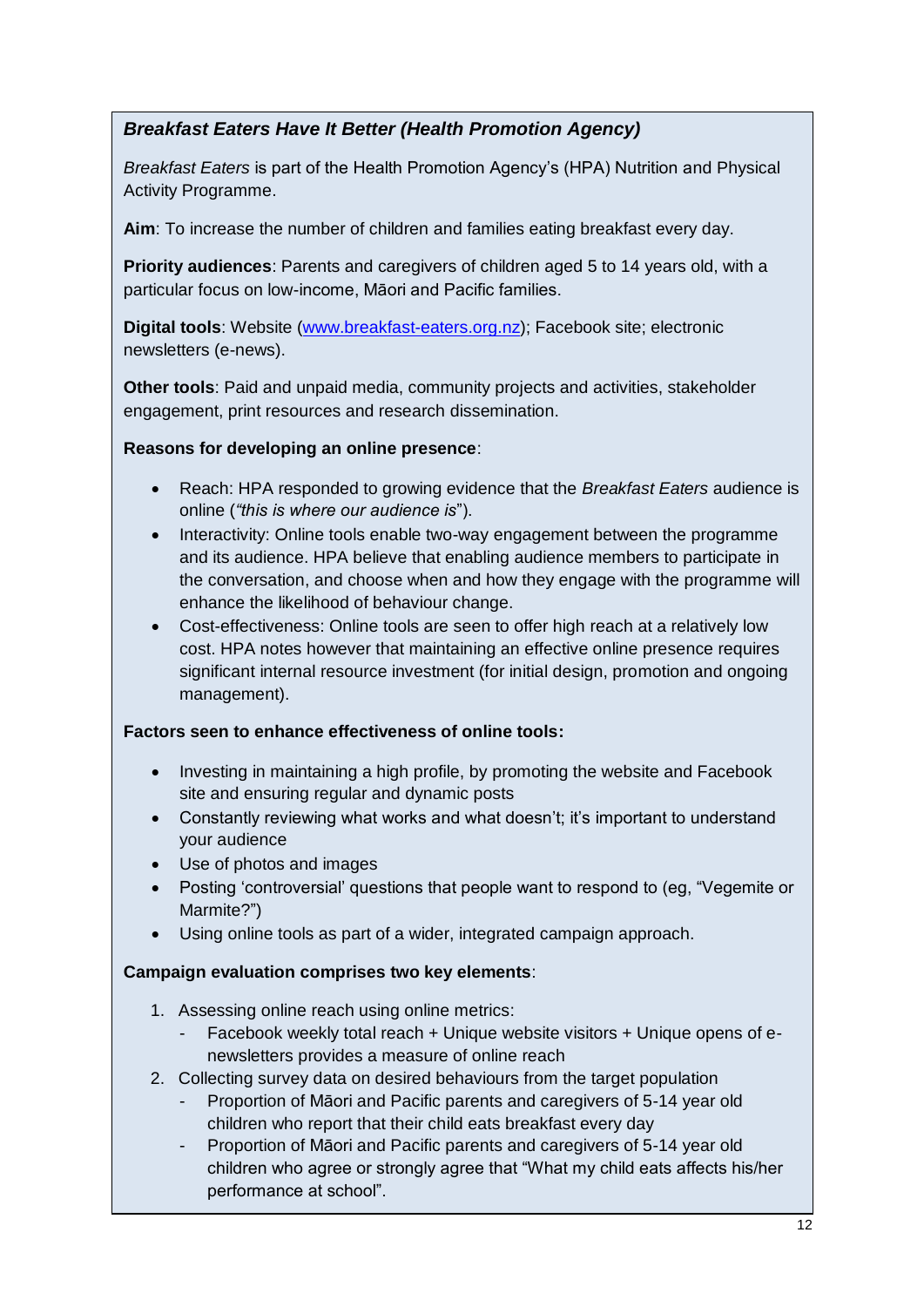#### *National Breastfeeding Campaign (Ministry of Health and GSL Network)*

**Aim**: To increase breastfeeding rates.

**Priority audiences**: New and prospective mothers, especially Māori and Pacific mothers.

**Digital tools**: Blog [\(http://breastfeedingnz.wordpress.com/\)](http://breastfeedingnz.wordpress.com/); Facebook site [\(https://www.facebook.com/breastfeedingnz\)](https://www.facebook.com/breastfeedingnz). This profile focuses on the Facebook site, which is delivered by GSL Network.

**Other tools**: DVD, e-newsletter, promotion at events, wristbands and coffee group packs. Prior to the launch of the Facebook site, there was a mass media campaign that included television, radio and billboard advertisements.

#### **Reasons for developing an online presence**:

- Accessibility: The Ministry of Health and GSL identified that new mothers are looking for support 24/7.
- Cost-effectiveness.

#### **Factors believed to enhance effectiveness of online tools**:

- Having a clear campaign strategy
- Promoting the site with online advertising
- Basing the online strategy on a wider campaign approach that includes other media
- Having an online campaign manager who understands social media and how to maximise its effectiveness, and stays up to date with technological developments
- Using community managers who seed and re-post posts (based on a three-month strategy for use of the Facebook site), monitor discussions, and respond to questions
- Recent introduction of live chat with a technical expert expected to be successful.

#### **Campaign evaluation comprises two elements**:

- 1. Assessing Facebook engagement using online metrics
	- eg, number of 'likes', number of 'People Talking About This', number of 'Friends of Fans'
	- member demographics.
- 2. Monitoring national breastfeeding data (collected by Plunket).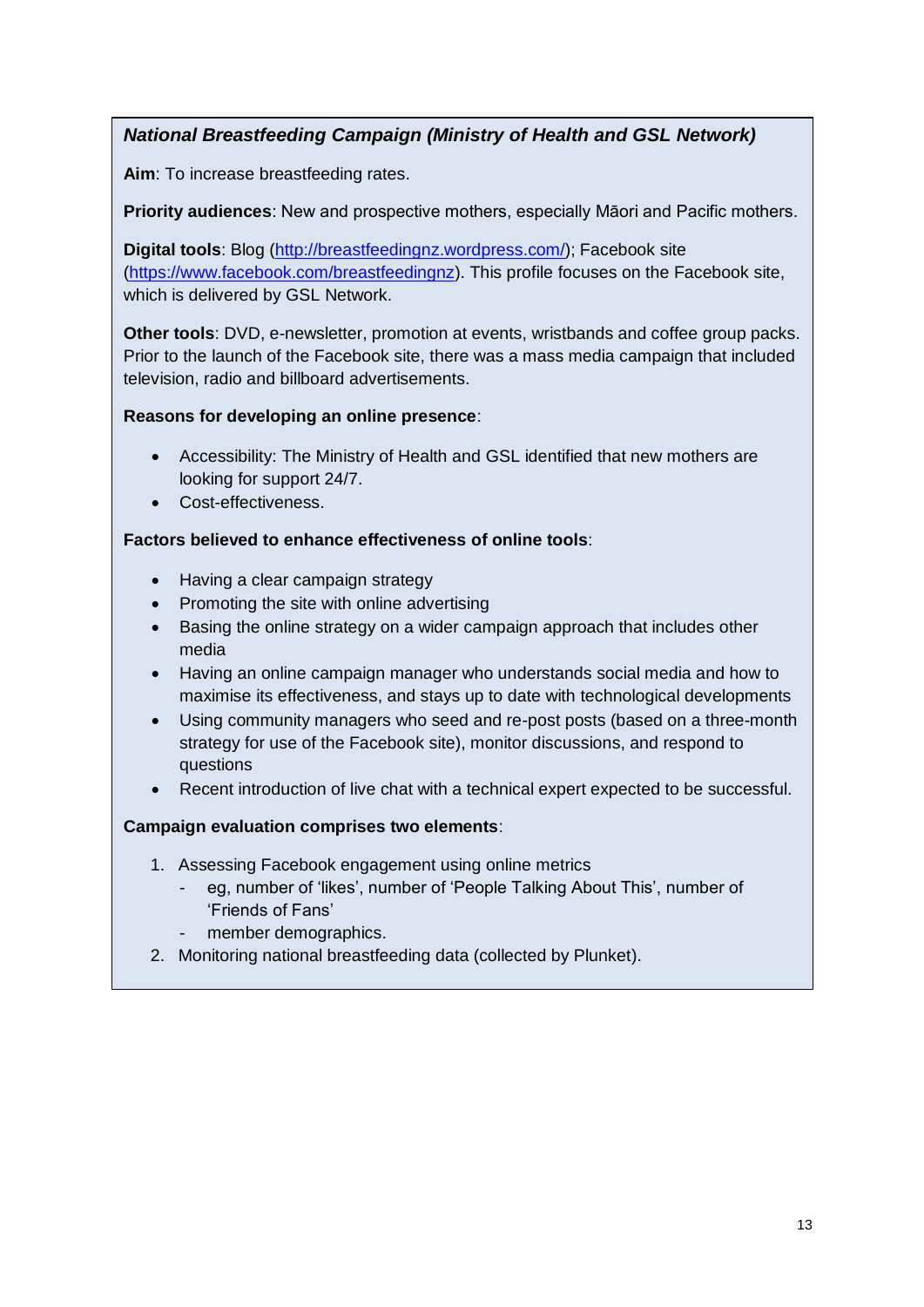#### *Quitline (The Quit Group)*

The Quit Group provides an integrated smoking cessation service that includes a phone service, a website, emails, blogs, text messages and Quit coaches [\(www.quit.org.nz\)](http://www.quit.org.nz/).

**Aim**: To increase smoking cessation.

**Priority audiences**: Māori, Pacific peoples and pregnant woman who smoke.

**Digital tools**: Website, text messages (Txt2Quit), blogs (Quit Group clients only), and emails. The Quit Group also has a Facebook presence however this is not an integrated service delivery mechanism like the website and Txt2Quit.

**Other tools**: Quitline phone service, smoking cessation counsellors (Quit Coaches).

#### **Reasons for building online and mobile technologies into the Quitline service**:

- Accessibility: Clients can access the Internet and be accessed via their mobile phone 24/7.
- Enhanced effectiveness through use of multiple channels.

#### **Factors seen to enhance effectiveness of online and mobile tools**:

- Basing the service on a sound theoretical model
- Providing people with service choices.

#### **Service evaluation comprises two key components**:

- 1. Monitoring service use statistics
	- eg, proportion of clients using multiple services; proportion of Quitline versus client-initiated contacts
- 2. Regular service evaluation that includes a longitudinal survey of Quit Group clients' that measures quit rates at four weeks, six months and 12 months after their quit date.

**Results** from the latest evaluation (The Quit Group, 2012) show that:

- The most widely used service was the Quitline phone service (72.4% of respondents), followed by the Quitline website (41.0%), emails (30.1%), Quit blogs (14.8%), Txt2Quit (13.1%) and Quit Coach (8.9%).
- Māori, Pacific and older clients were more likely to use the Quitline phone service, non-Māori and non-Pacific clients were more likely to use the website and emails and clients younger than 25 years were more likely to use Txt2Quit.
- Use of more service channels was associated with a higher quit rate people who used a combination of the phone service, online services and Txt2Quit had the highest quit rate.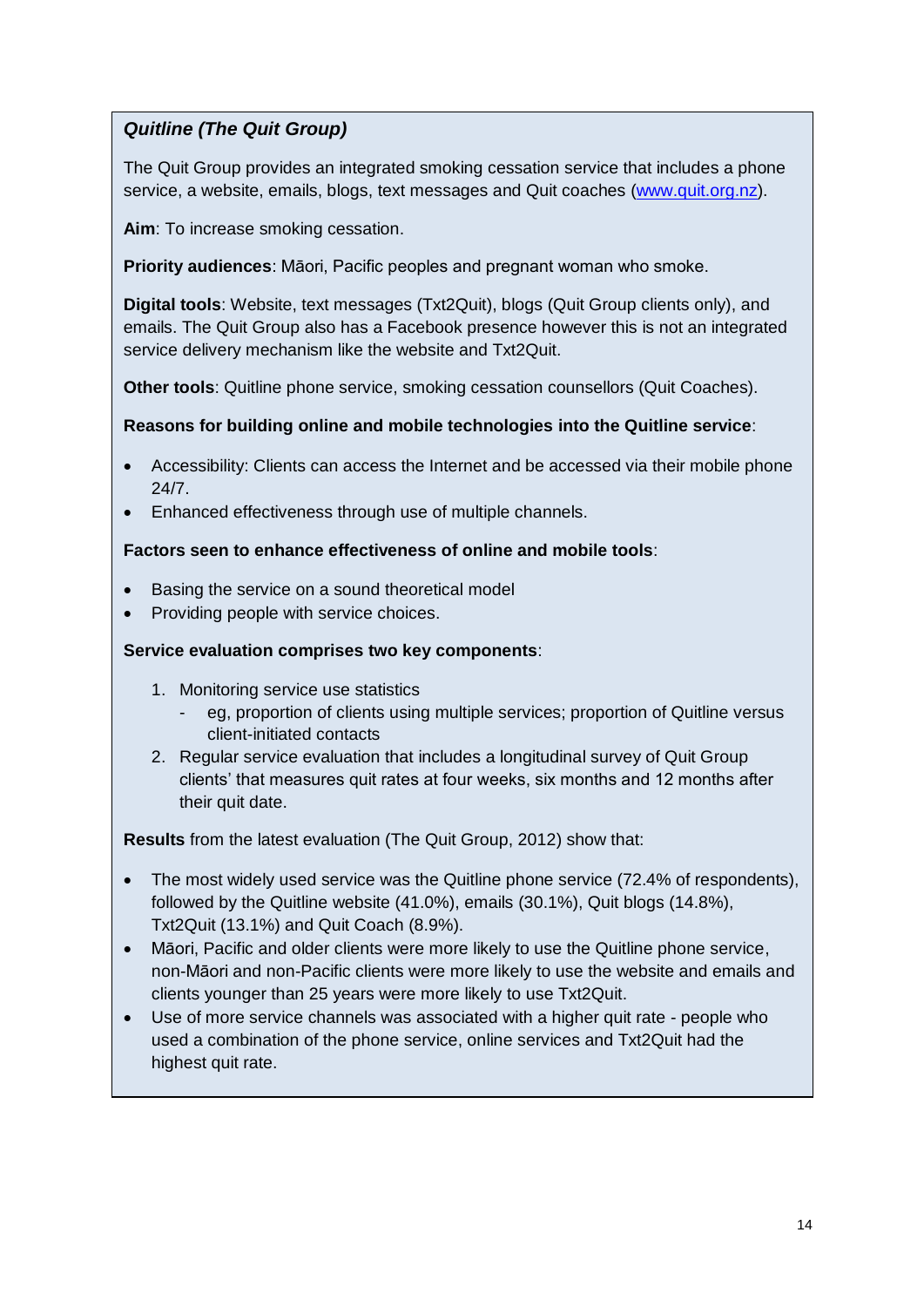# <span id="page-14-0"></span>**5. Effectiveness of online and mobile technologies**

This chapter presents findings from recent reviews relating to the effectiveness of Internet and mobile-based health promotion interventions. The first section provides a summary of articles included in the review. Subsequent sections address the key review questions of overall effectiveness, long-term effectiveness, cost-effectiveness and effectiveness of intervention features.

## <span id="page-14-1"></span>**5.1 Description of articles**

Twenty-two articles were included in this review. Characteristics of the articles are summarised below and in Table 1.

- **Health behaviour addressed**: Four articles reviewed interventions to change physical activity (PA) behaviours, seven reviewed interventions to achieve weight loss or maintenance, two focused on interventions to change dietary behaviours, five focused on interventions to reduce smoking, and four focused on interventions relating to a mix of health behaviours.
- **Technology used**: Most articles reviewed Internet-based interventions (12). Eight articles reviewed interventions that used any form of online or mobile technology. Only two articles focused solely on mobile technologies. Despite the range of interactive technologies available through the Internet and mobile devices (see Figure 1), interventions tended to use the more traditional technologies, such as websites, email and texting. Few reviews identified interventions that used more recent interactive technologies, such as social networking sites and smartphone apps. This is a reflection of the recency and fast-changing nature of these technologies, and the time lag between the emergence of new technologies, their use in health promotion, evaluation and publication.
- **Study type**: Three of the articles were systematic reviews, seven were metaanalyses, three were narrative systematic reviews (ie, descriptive synthesis of study findings), seven were systematic reviews combined with meta-analysis and one was a systematic review combined with a cost-effectiveness analysis. An economic evaluation was also included to inform cost-effectiveness findings.
- **Intervention audiences**: Most articles focused on behaviour change in adults; only three articles explicitly reviewed interventions focused on adolescents.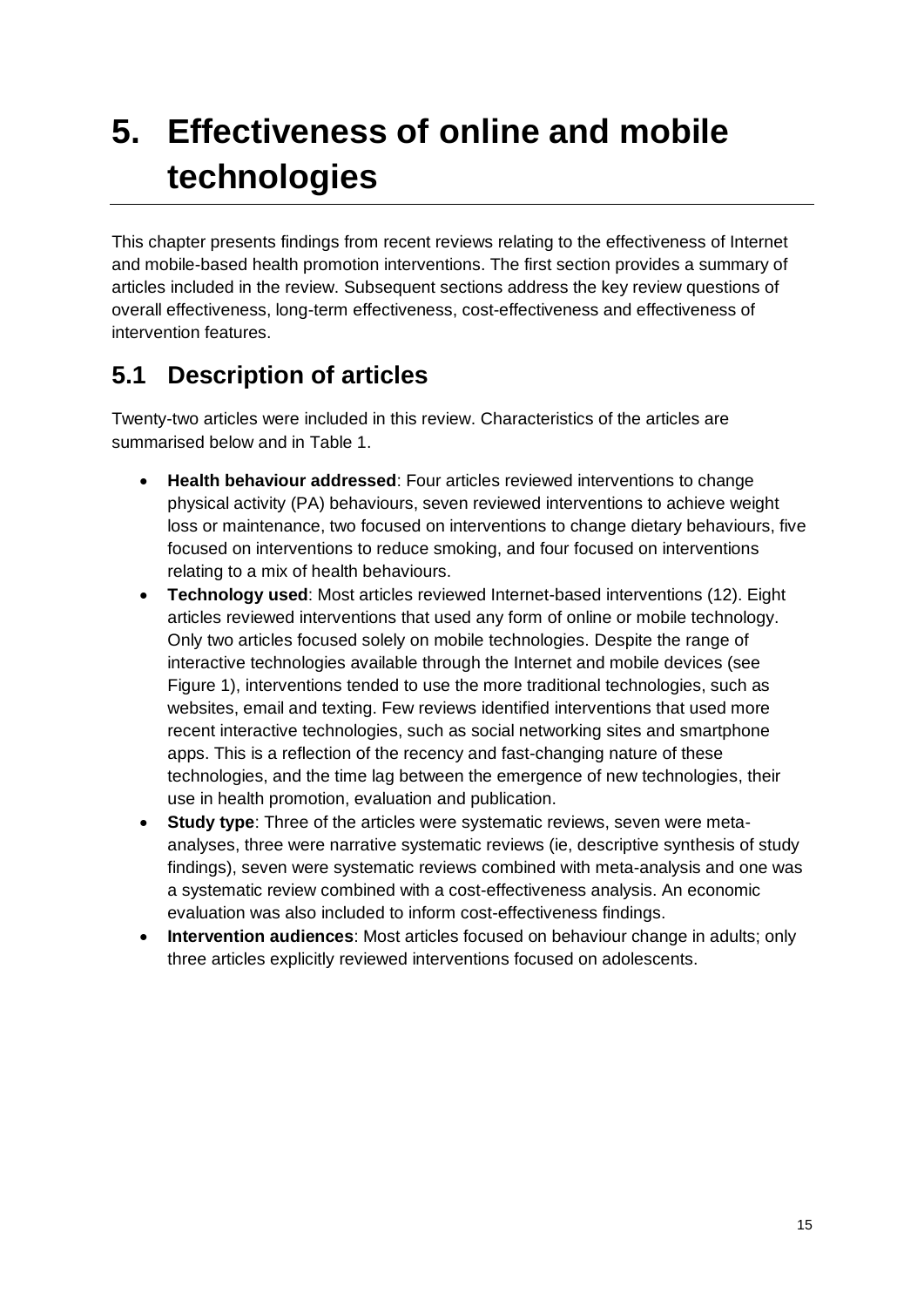|                                         | <b>TOTAL</b>   | <b>Technology used</b> |                |                              | <b>Study type</b>        |                   |                 |                             |                          |                        |
|-----------------------------------------|----------------|------------------------|----------------|------------------------------|--------------------------|-------------------|-----------------|-----------------------------|--------------------------|------------------------|
| <b>Health</b><br>behaviour<br>addressed |                | Internet               | Mobile         | Internet<br>mobile<br>and/or | SR                       | analysis<br>Meta- | Narrative<br>SR | analysis<br>SR and<br>meta- | ЪЮ<br>analysis<br>SR and | evaluation<br>Economic |
| Physical<br>activity                    | 4              | 1                      | 1              | 2                            | 1                        | $\overline{2}$    | 1               |                             |                          |                        |
| Weight<br>management                    | 7              | 5                      | ۰              | $\overline{2}$               | 1                        | 1                 | 1               | 3                           |                          |                        |
| <b>Diet</b>                             | $\overline{2}$ |                        |                | $\overline{2}$               | 1                        |                   | 1               |                             | 1                        |                        |
| Smoking<br>cessation                    | 5              | 3                      | 1              | 1                            | $\overline{\phantom{a}}$ | 2                 |                 | 3                           |                          |                        |
| Multiple                                | 4              | 3                      | ٠              | 1                            | $\blacksquare$           | 2                 | $\overline{a}$  | 1                           |                          |                        |
| <b>TOTAL</b>                            | 22             | 12                     | $\overline{2}$ | 8                            | 3                        | $\overline{7}$    | 3               | 7                           | 1                        |                        |

#### **Table 1: Characteristics of articles included in the review**

\*SR is systematic review; CE is cost effectiveness

## <span id="page-15-0"></span>**5.2 Overall effectiveness**

#### *Internet-based interventions*

Internet-based interventions can have small but significant positive effects on behaviours such as physical activity, diet, weight management and smoking cessation (Cugelman et al., 2011; Webb et al., 2010). These effects tend to be short-term. One review concludes that "*online interventions offer a small effect and are probably as good as print interventions, but with the advantage of lower costs and larger reach*" (p12, Cugelman et al., 2011).

With regard to **physical activity**:

-

- Internet-based interventions have a smaller effect size than in-person interventions (Davies et al., 2012).
- Tailored interventions<sup>4</sup> can have positive, short to medium-term effects (Neville et al., 2009a).

With regard to **weight management,** Internet-based interventions can be:

- As effective or more effective than no intervention or minimal intervention, but generally less effective than in-person interventions (Kodama et al., 2012; Neve et al., 2010; Wieland et al., 2012)
- Effective as a supplement to standard weight loss intervention but not as a substitute (Kodama et al., 2012; Reed et al., 2012)
- More effective with enhanced features such as tailored feedback and self-monitoring (Manzoni et al., 2011; Neve et al., 2010).

With regard to **smoking cessation**, Internet-based interventions can be:

<sup>&</sup>lt;sup>4</sup> Internet and desktop technologies were included in this review (Neville et al., 2009a).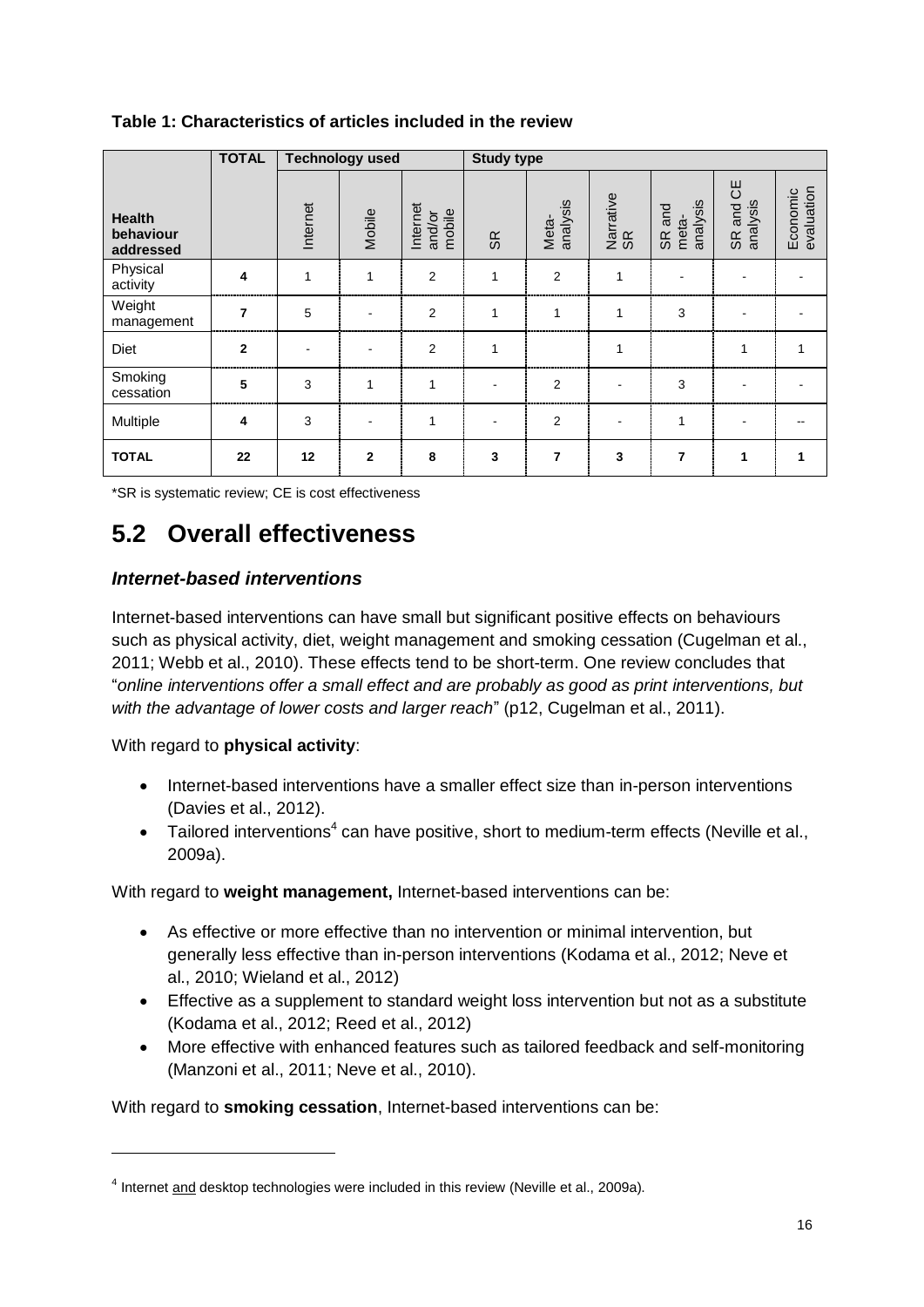- Effective but results are inconsistent (Civljak et al., 2010; Hutton et al., 2011; Shahab and McEwen, 2009)
- Modestly effective for adults but evidence for adolescents is insufficient (Hutton et al, 2011)
- More effective with enhanced features such as tailored feedback and frequent, automated contacts (Civljak et al., 2010; Shahab and McEwen, 2009)
- Slightly less effective than interventions targeting other health behaviours (Webb et al., 2010).

Internet-based interventions that target multiple health behaviours tend to have slightly smaller effect sizes than those targeting single behaviours (Webb et al., 2010).

#### *Mobile-based interventions*

Evidence for the effectiveness of mobile-based interventions is mixed (Free et al., 2013). The strongest evidence is for the use of text messaging interventions to achieve smoking cessation.

With regard to **physical activity**:

 There is suggestive evidence of short-term benefits of mobile-based interventions for physical activity Fanning et al., 2012; Free et al., 2013).

With regard to **weight management**:

 Mobile-based interventions targeting diet or diet and physical activity have no or small benefits for weight management (Free et al., 2013)

With regard to **smoking cessation:**

 There is strong evidence that automated, multifaceted text messaging interventions can increase smoking cessation (Free et al., 2013), including over the longer-term (Whittaker et al., 2012).

#### *Internet and/or mobile-based interventions*

Consistent with the evidence for Internet-only interventions, reviews of interventions that use *any form* of Internet, computer or mobile technologies, have identified small, short-term positive effects on health behaviours.<sup>5</sup>

With regard to **physical activity**:

-

- Internet and mobile-based interventions can have positive effects on physical activity behaviour change among children and adolescents, especially when used alongside other delivery approaches such as in-person counselling (Lau et al., 2011)
- There is consistent evidence for positive effects of Internet and mobile-based interventions on psychosocial variables relating to physical activity (eg, intention, self-

 $<sup>5</sup>$  This consistency in findings may reflect the dominance of Internet technologies in the interventions reviewed;</sup> fewer interventions used mobile technologies.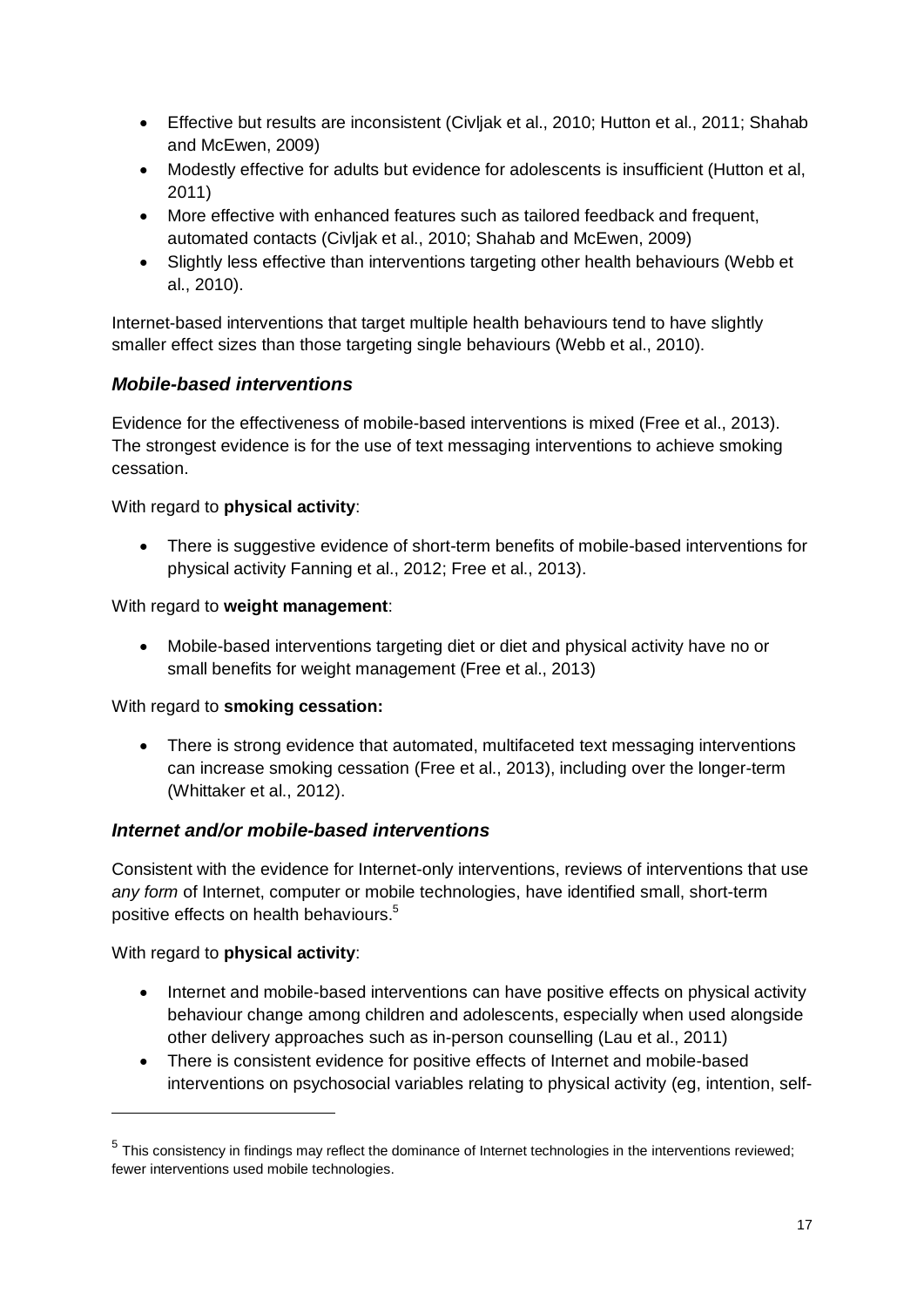efficacy, stage of change) but less consistent evidence for positive effects on behavioural variables (energy expenditure, step-count, self-reported physical activity; Lau et al., 2011).

With regard to **weight management**:

 Tailored Internet and mobile-based interventions can have positive effects for weight management but the evidence is limited to a small number of heterogeneous studies, making it difficult to determine whether positive effects are generalisable and sustained (Neville et al., 2009c).

With regard to **diet**:

- Tailored Internet and mobile-based interventions can have significant, positive short to medium-term effects for dietary behaviour but, as for weight management, there is uncertainty regarding whether positive effects are generalisable and can be sustained long-term (Neville et al., 2009b).
- One review found that tailored interventions are ineffective in producing clinically significant changes in dietary behaviour (Harris et al., 2011).

With regard to **smoking cessation**:

• Internet and mobile-based interventions can be more effective than no intervention or general self-help materials, however, the effect size is small (Chen et al., 2012; Hutton et al., 2011).

The above summary of evidence shows that, while Internet and mobile-based interventions can have positive effects on a range of health behaviours, these effects tend to be small and short-term, raising questions about the long-term sustainability and clinical significance of any benefits achieved.

### <span id="page-17-0"></span>**5.3 Long-term effectiveness**

There is limited evidence that Internet and mobile-based interventions can change health behaviours in the long term; most evidence for effectiveness relates to the short-term. The main exception appears to be smoking cessation where there is evidence that mobile phone texting interventions can increase long term quit rates (Whittaker et al., 2012) and some evidence that the impact of Internet-based interventions can be long lasting (Cviljak et al., 2010; Shahab and McEwen, 2009).

The limited evidence for the long-term effectiveness of Internet and mobile-based interventions reflects two factors:

- 1. A lack of research conducted over longer periods: Several reviews found that studies did not include information on the long-term impact of interventions and recommended that this be a priority for future research.
- 2. Evidence that the effectiveness of Internet and mobile-based interventions diminishes over time: One review concluded that shorter interventions achieve the largest impacts and that, for some behaviours (eg, dietary choices), highly tailored single-session interventions produce the strongest effect sizes (Cugelman et al.,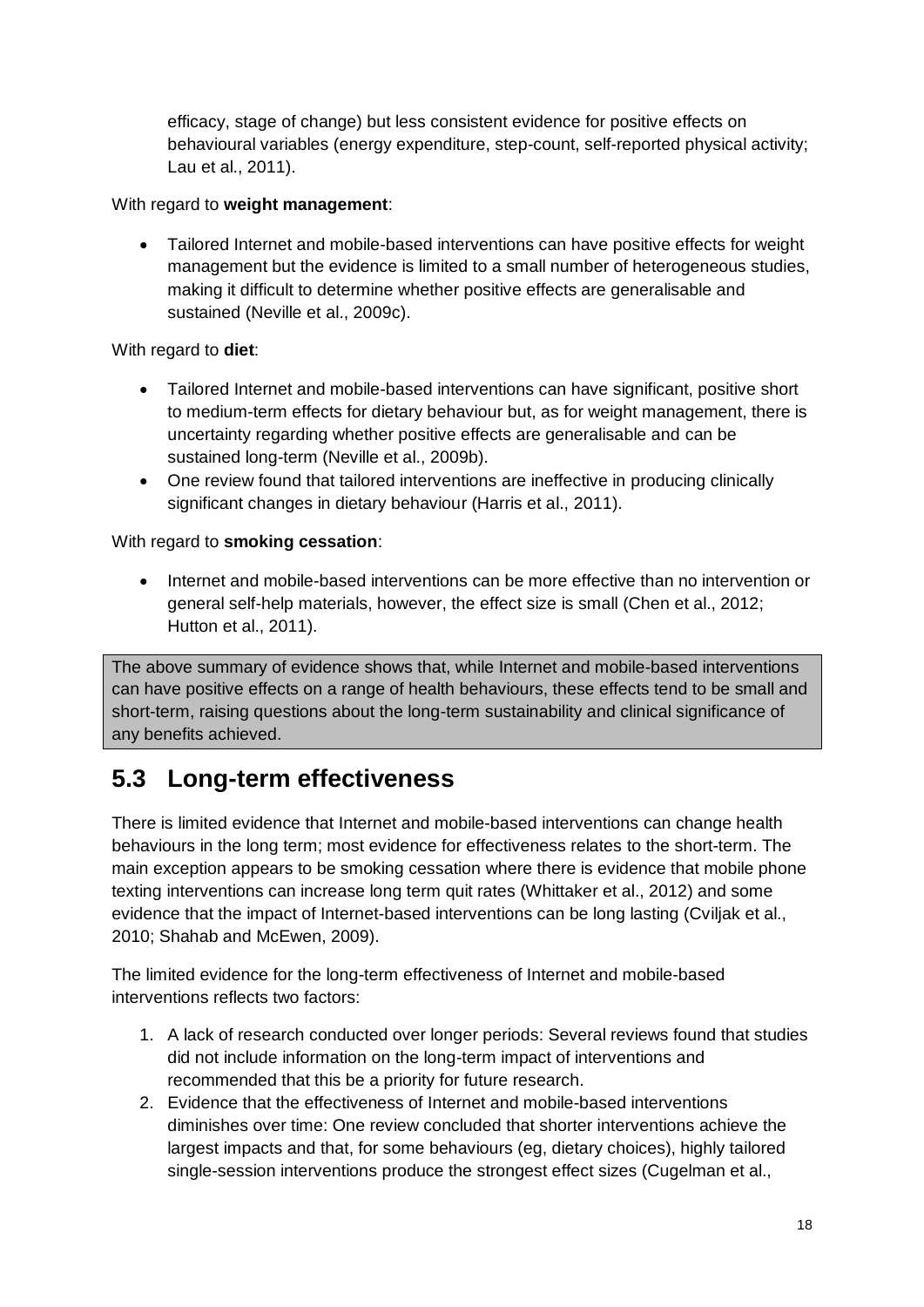2011). In relation to weight management, reviews found that the effect of Internetbased interventions was not sustained in the longer-term (Kodama et al., 2012; Reed et al., 2012; Wieland et al., 2012).

## <span id="page-18-0"></span>**5.4 Cost-effectiveness**

Despite cost-effectiveness being one of the most commonly cited reasons for using Internet and mobile-based interventions, surprisingly few intervention studies have evaluated costeffectiveness. Two studies that assessed the cost-effectiveness of Internet and mobilebased interventions reached different conclusions:

- The first study found that using e-learning devices (interactive technologies delivered via computers and mobile devices) for managing the weight of obese individuals is unlikely to be cost-effective unless the fixed costs of e-learning devices reduces or future technologies prove to be much more effective at reducing weight (Miners et al., 2012).
- The second study found that use of Internet, computer programmes, mobile phones and other electronic aids can be cost-effective when added to non-electronic behavioural support such as brief advice or intensive counselling (Chen et al., 2012).

A third study that provided an overall review of the cost-effectiveness of Internet-based interventions found that (Tate et al., 2009):

- A limited number of studies incorporate economic endpoints into analyses and most have significant methodological shortcomings
- There is a lack of detail on cost and cost-effectiveness of Internet interventions relative to traditional delivery methods, making it difficult to determine whether or not these interventions are a good use of health care resources.

The authors of the third study emphasise that, as the field of online and mobile health promotion moves towards evaluation of effectiveness, it is important that cost-effectiveness data be collected to guide further development and research as well as potential health care and dissemination decisions (Tate et al., 2009). This sentiment is echoed in several reviews included in this report (Davies et al., 2012; Neville et al., 2009a, 2009b, 2009c). Davies et al. (2012) suggest that future studies need to evaluate cost-effectiveness in terms of development, maintenance and breadth of delivery of Internet-delivered interventions, to allow comparisons to traditional modes of delivery.

## <span id="page-18-1"></span>**5.5 Effectiveness of intervention features**

Previous research on Internet-based interventions has found that features such as tailored content (using user information to provide personalised feedback and support), multiple exposures (how much interaction a user has with an intervention), updated content, goal setting and self-monitoring can enhance effectiveness. This review also found evidence for the effectiveness of many of these features (see below).

There was limited information, however, on which features of mobile-based interventions are associated with enhanced effectiveness. This probably reflects the smaller body of research on mobile technologies compared with Internet technologies and the tendency for mobile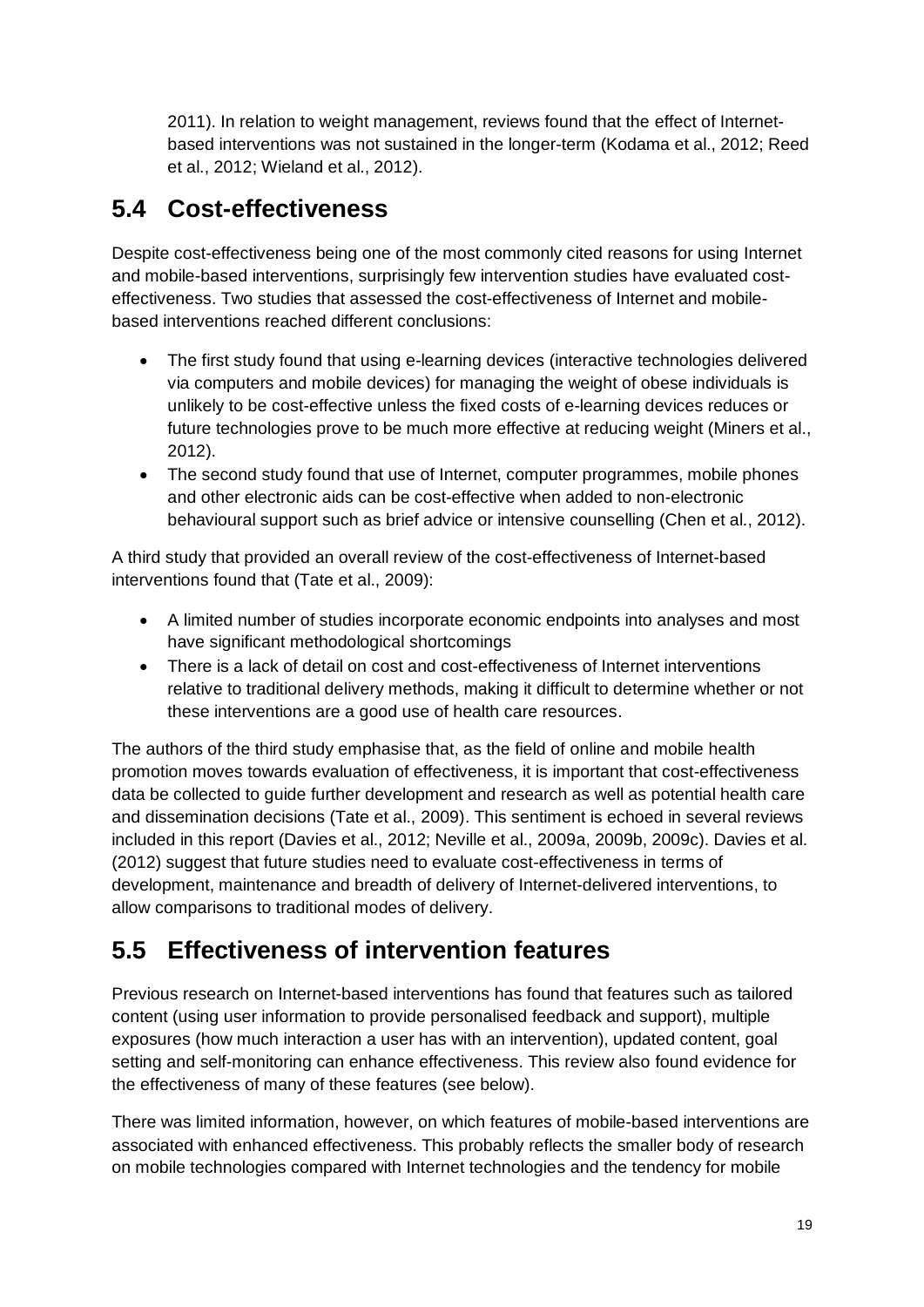technologies to be used alongside (but not isolated from) Internet technologies. Fanning et al. (2012) found that, in relation to physical activity interventions, mobile devices are mainly used as data collection methods (eg, steps reported via text message) or as supplemental materials (eg, provision of feedback via text message) to a broader behaviour change intervention relying on more traditional methods (eg, face to face counselling); they could not determine the contribution of mobile device components to changing physical activity behaviours.

With regard to Internet-based interventions, the reviews included in this report found that the features discussed below are associated with increased effectiveness.

#### *Use of automated, tailored feedback*

There is reasonably consistent evidence that automated, tailored feedback and support can increase the effectiveness of Internet-based interventions (Civljak et al., 2010; Hutton et al., 2011; Manzoni et al., 2011; Neville et al., 2009b; Shahab and McEwen, 2009; Webb et al., 2010). There is also evidence that other automated functions, such as supplementary content and links, testimonials, videos or games, can increase the effectiveness of Internetbased interventions (Webb et al., 2010)

#### *Use of supplementary communication and in-person support*

There is reasonably consistent evidence that Internet-based interventions can be more effective if supplemented by face to face approaches (Lau et al., 2011; Webb et al., 2010). [Note that for weight management, use of the Internet as an adjunct to face to face obesity care is effective but using it instead of face to face care is not effective (Kodama et al., 2012).]

There is also evidence that Internet-based interventions can be more effective if supplemented by additional communication methods such as texting (Webb et al., 2010). Davies et al. (2012) found that including structured educational materials that involve the exchange of information increases the effectiveness of Internet-based physical activity interventions.

#### *Use of theory*

Theory can inform interventions in a number of different ways, from identifying theoretical constructs to be targeted (eg, attitudes, self-efficacy) or mechanisms underlying particular behaviour change techniques (eg, observational learning), to selecting participants most likely to benefit (eg, people with particularly negative attitudes). Webb et al. (2010) found that:

- Increased use of theory in Internet-based interventions has a significant positive impact on effect sizes
- Internet-based interventions that use theory or predictors to select participants for the intervention tend to have the largest effects on behaviour
- Social Cognitive Theory, Transtheoretical Model and Theory of Planned Behaviour (TPB) are the most commonly used theories; interventions based on TPB have the largest effect on behaviour.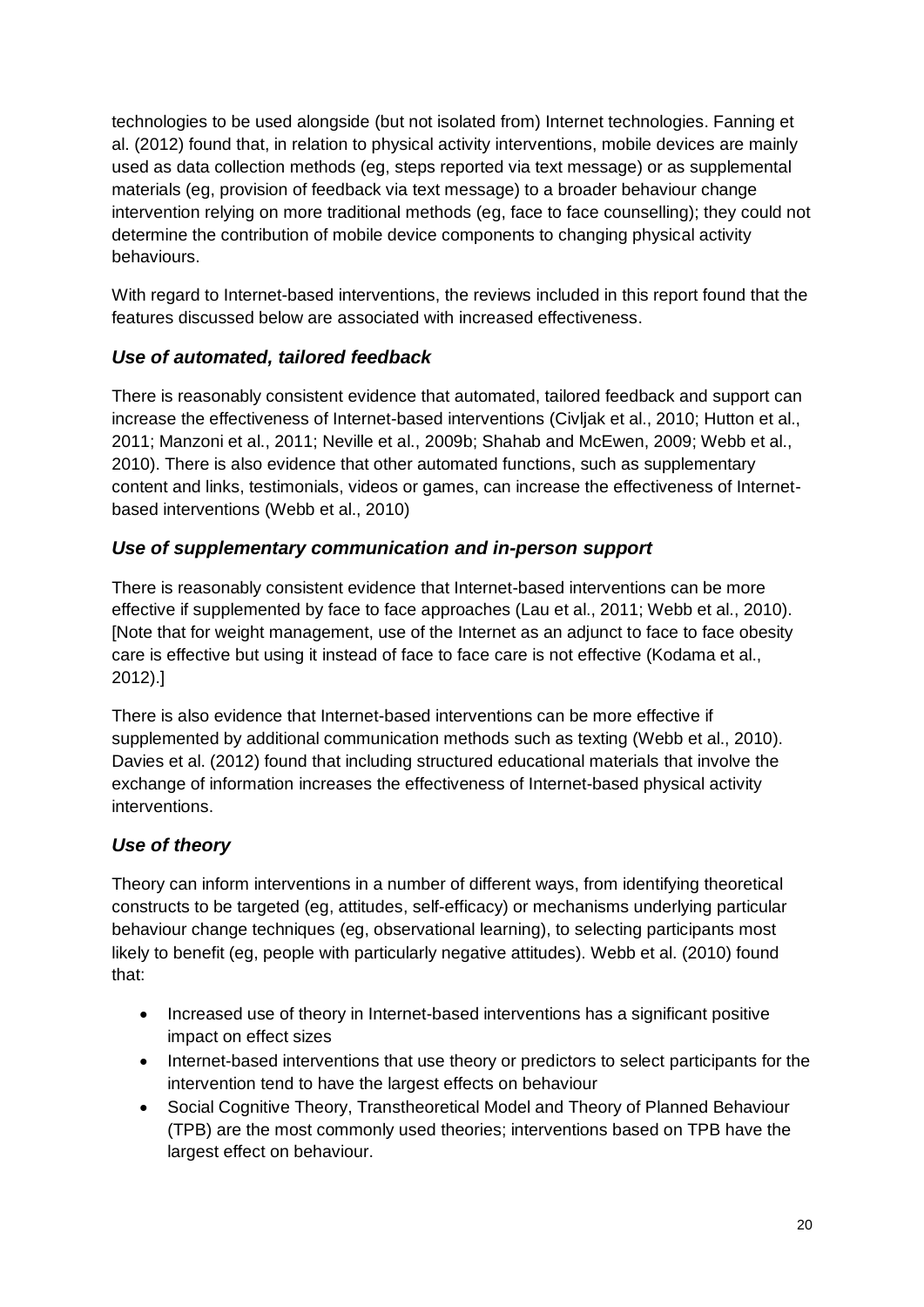Lau et al. (2011) and Neville et al. (2009b) also found that interventions grounded in behaviour change theory are associated with greater effect sizes.

In relation to interventions that use mobile technologies, Fanning et al. (2012) questions whether current behavioural theories are adequate. The authors suggest that current theories may account for baseline state but not the interplay between user experiences and the dynamic and adaptable nature of mobile interventions. Mobile technology interventions may need to account for inter- and intra-individual change theories.

#### *Use of multiple behavioural change and influence techniques*

Behaviour change techniques refer to the specific strategies used in an intervention to promote behaviour change. Webb et al. (2010) found that:

- Providing information on consequences of behaviour, prompting self-monitoring of behaviour, identifying barriers and/or problem solving are the most commonly used behaviour change techniques for Internet-based interventions.
- The number of behaviour change techniques used in an Internet-based intervention has a significant positive impact on effect size; interventions that use more techniques tend to have larger effects on behaviour than interventions that use fewer techniques.

Cugelman et al. (2011) also found a relationship between the number of techniques designed to influence behaviour and the effectiveness of Internet-based interventions.

#### *Investigator-initiated contact*

There is some evidence that Internet and mobile-based interventions that use investigatorinitiation strategies (ie, investigator delivers information to participants at a fixed time, venue and under specific conditions) are more likely to be effective (Lau et al., 2011). Lau et al. suggest that this might be because investigator-initiation is a 'push' approach (automatic and specific materials are directly emailed or texted to a participant); the participant does not have to plan how to engage with the intervention. Note that, unlike the other findings regarding intervention effectiveness, this finding may also apply to mobile technologies as Lau et al. included mobile phones in their review.

#### *Greater intervention exposure (dose)*

There is evidence in smoking cessation that increased intervention exposure is associated with increased effectiveness of Internet-based interventions (Hutton et al., 2011). However, Neville et al. (2009b) found little evidence that success is more likely in interventions of greater intensity when targeting dietary change.

#### *Shorter time-frames*

As noted previously, there is evidence that shorter interventions achieve larger impacts than longer-term interventions. Cugelman et al. (2011) suggest that, as the duration of an intervention increases behavioural outcomes decrease, potentially reflecting diminishing motivation to continue to adhere to the intervention design and study design.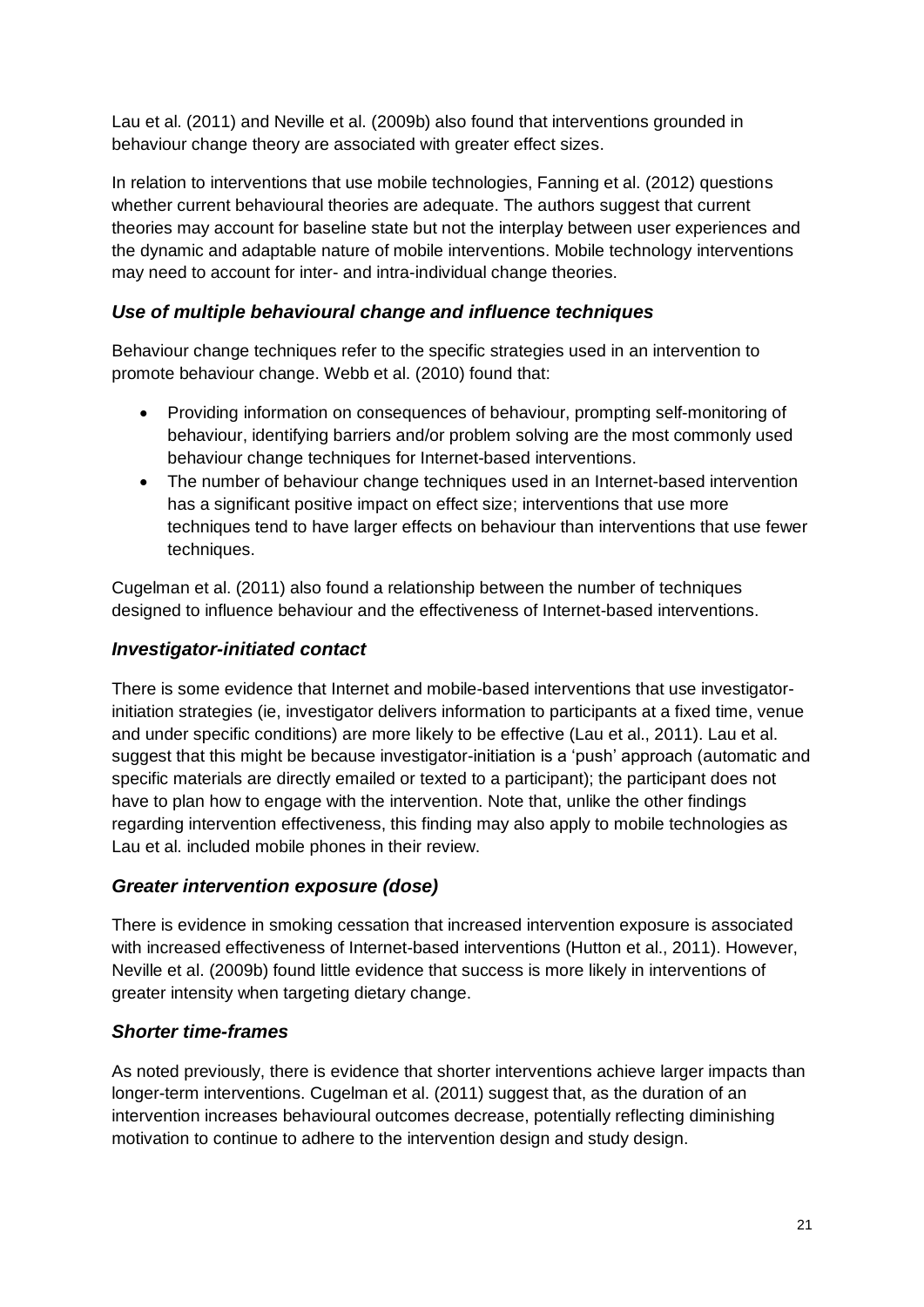## <span id="page-21-0"></span>**5.6 Research limitations**

Research undertaken to gauge the effectiveness of Internet and mobile-based health promotion interventions has a number of limitations. These limitations limit our ability to determine the overall effectiveness of online and mobile interventions, which types of technology are most effective, why they are most effective (change mechanisms) and in what situations they are most effective (delivery approaches). Key limitations include:

- Heterogeneity in intervention design, evaluation approaches and effect sizes: this makes it difficult to compare results across studies and estimate overall effectiveness of different types of interventions (Davies et al., 2012; Harris et al., 2011; Hutton et al., 2011; Kodama et al., 2011; Manzoni et al., 2011).
- Lack of information on intervention design: this makes it difficult to determine how an intervention achieves change and which features are most effective (Davies et al., 2012; Manzoni et al., 2011).
- Variable information on intervention exposure and adherence: this makes it difficult to be confident that any effects achieved can be attributed to users engaging with the intervention as intended (Kodama et al., 2012); there are no standard measures of exposure and adherence (Brouwer et al., 2011; Manzoni et al., 2011).
- Lack of comparison with other delivery approaches: this makes it difficult to compare the effectiveness of online and mobile interventions with traditional delivery approaches (Lau et al., 2011).
- Lack of information on users: this makes it difficult to know whether different types of interventions are more or less effective for different user groups (eg, women compared with men, lower socioeconomic status compared with high socioeconomic status).
- Lack of generalisability: most intervention studies are conducted in developed countries, limiting confidence that interventions will be similarly effective in other settings (Free et al., 2013; Hutton et al., 2011).
- Lack of theoretical foundations: this makes it difficult to understand the underlying mechanisms for change (Hutton et al., 2011; Lau et al., 2011).
- Lack of evaluation of the long-term impact of interventions: this makes it difficult to know whether positive effects achieved can be sustained over a longer timeframe (see Section 5.3).
- Lack of cost-effectiveness evaluation: this makes conclusions about costeffectiveness difficult (Wieland et al., 2012; see Section 5.4).
- Small number of studies: this limits confidence in estimates of overall effectiveness of different types of interventions (Davies et al., 2012; Fanning et al., 2012)
- Lack of research on mobile technologies other than texting: Texting is the main mobile technology used in interventions (Fanning et al., 2012); few reviews identified studies on the use of smartphones and apps in health promotion.
- Lack of research on use of social media, such as social networking and blogging.
- Of specific concern to New Zealanders, there is limited research on the effectiveness of online and mobile technologies for Māori and Pacific populations.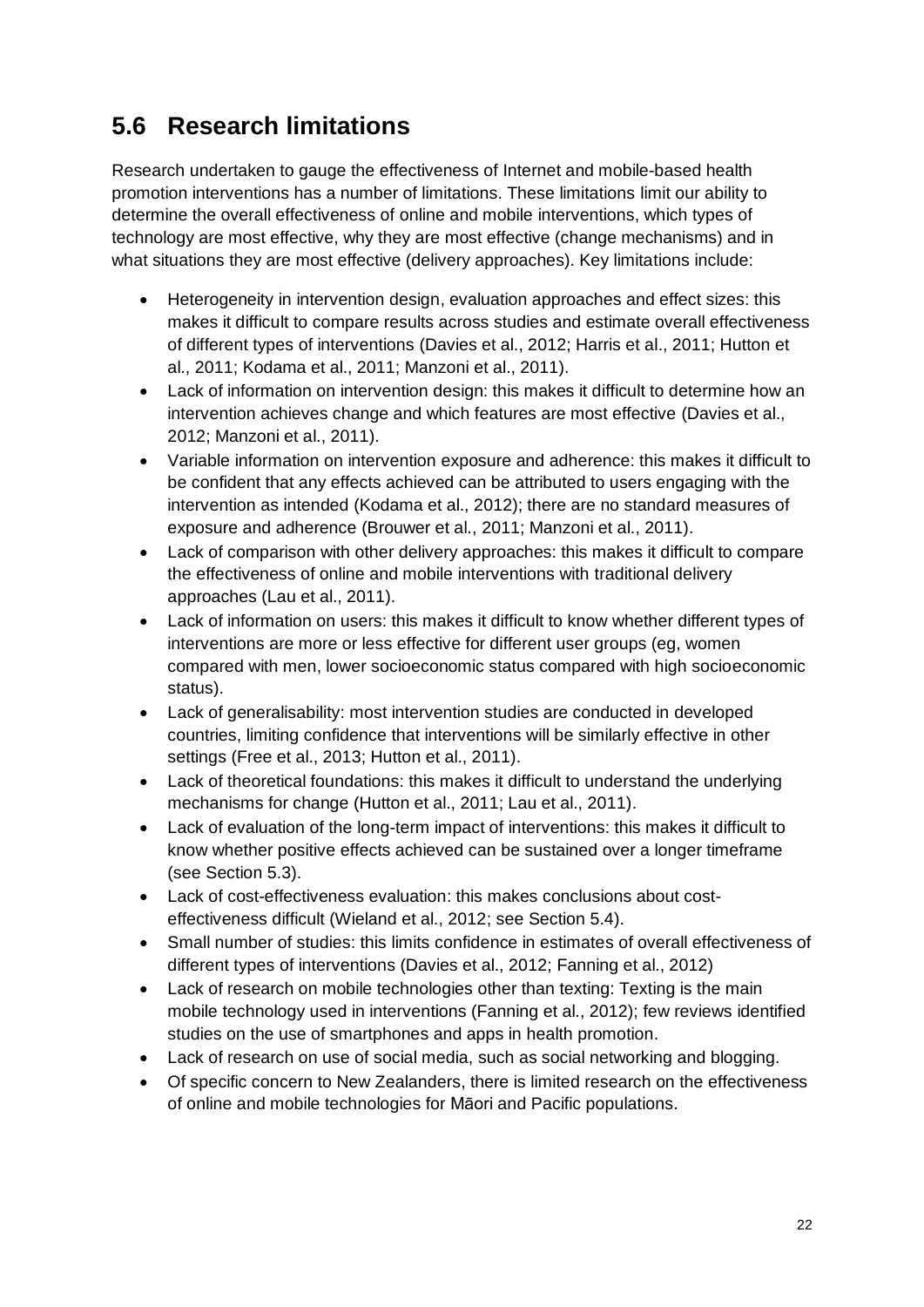## <span id="page-22-0"></span>**5.7 Other review findings**

In addition to the systematic reviews and meta-analyses reviewed in previous sections, other reviews have identified the lack of information on the effectiveness of online and mobile technologies for health behaviour change.

A review of tobacco control digital media campaigns found that there is little information on how digital media (technologies accessed through the Internet or mobile technology) is being used, or its effectiveness in reducing smoking or second-hand smoke exposure (Gutierrez and Newcombe, 2012). The authors concluded that:

- Digital media campaigns should not be conducted in isolation or to the exclusion of other key tobacco control interventions; they should be part of multi-faceted, comprehensive tobacco control programmes
- Digital media interventions are likely to have the greatest impact when combined with traditional mass media interventions as well as other tobacco control policy and programme interventions
- Many campaigns lack research and evaluation; thorough research and evaluation is necessary in order to draw conclusions about campaigns and their effectiveness, understand what went well, and determine what needs to be improved going forward.

Similarly, a literature review on the effectiveness of social media identified a paucity of peerreviewed studies testing the effectiveness of social media interventions for changing health behaviours (Schein, Wilson and Keelan, 2010). The authors found that:

- Social media is used by public health organisations as a broadcasting platform, to amplify messages from traditional channels, and as an entirely new way of collaborating and co-creating content with target audiences
- More research is needed to understand and determine the impact of social media on issue-awareness, behaviour change and health outcomes.

## <span id="page-22-1"></span>**5.8 Evaluating effectiveness in New Zealand programmes**

Interviews with *Breakfast Eaters*, *Breastfeeding* and *Quitline* programme personnel reveal good alignment between features identified in the literature as being associated with effectiveness and factors identified by programme personnel as important for success (see case studies on pages 12-14). Factors perceived by programme personnel to enhance the effectiveness of online and mobile tools include:

- Promoting online features
- Situating online and mobile tools within a wider, integrated intervention approach
- Using online and mobile tools alongside other delivery channels
- Offering people choices regarding how they engage with a programme
- Basing interventions, including online and mobile channels, on a strong theoretical foundation.

With regard to evaluation, *Breakfast Eaters* and *Breastfeeding* both make use of metrics for monitoring reach and engagement with online tools. Both programmes collect or access information on the overall behaviour of interest (breakfast eating and breastfeeding); neither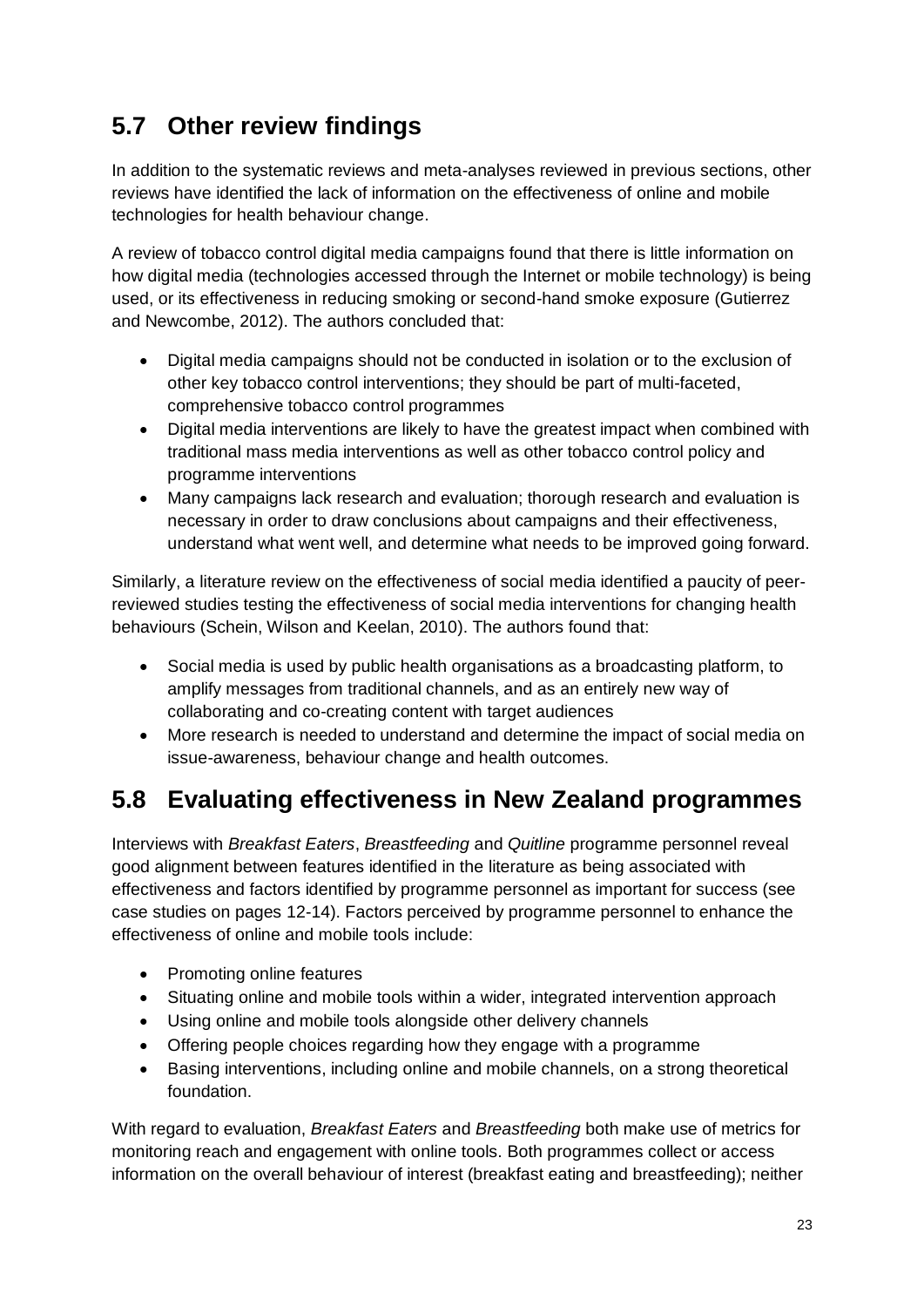programme is able to draw a link between engagement with online features and behaviour change in target populations.

The *Quitline*, in comparison, is able to use its comprehensive client information system to collect information on service engagement, and its longitudinal evaluation survey to connect service engagement with smoking cessation outcomes. Findings of the most recent evaluation confirm that engagement with more service channels (phone service, online service and Txt2Quit) is associated with higher quit rates (The Quit Group, 2012). This is consistent with findings from the literature that online and mobile technologies can be more effective if supplemented by face to face approaches, and interventions that use more behaviour change techniques tend to have larger effects on behaviour than interventions that use fewer techniques (see Section 5.5).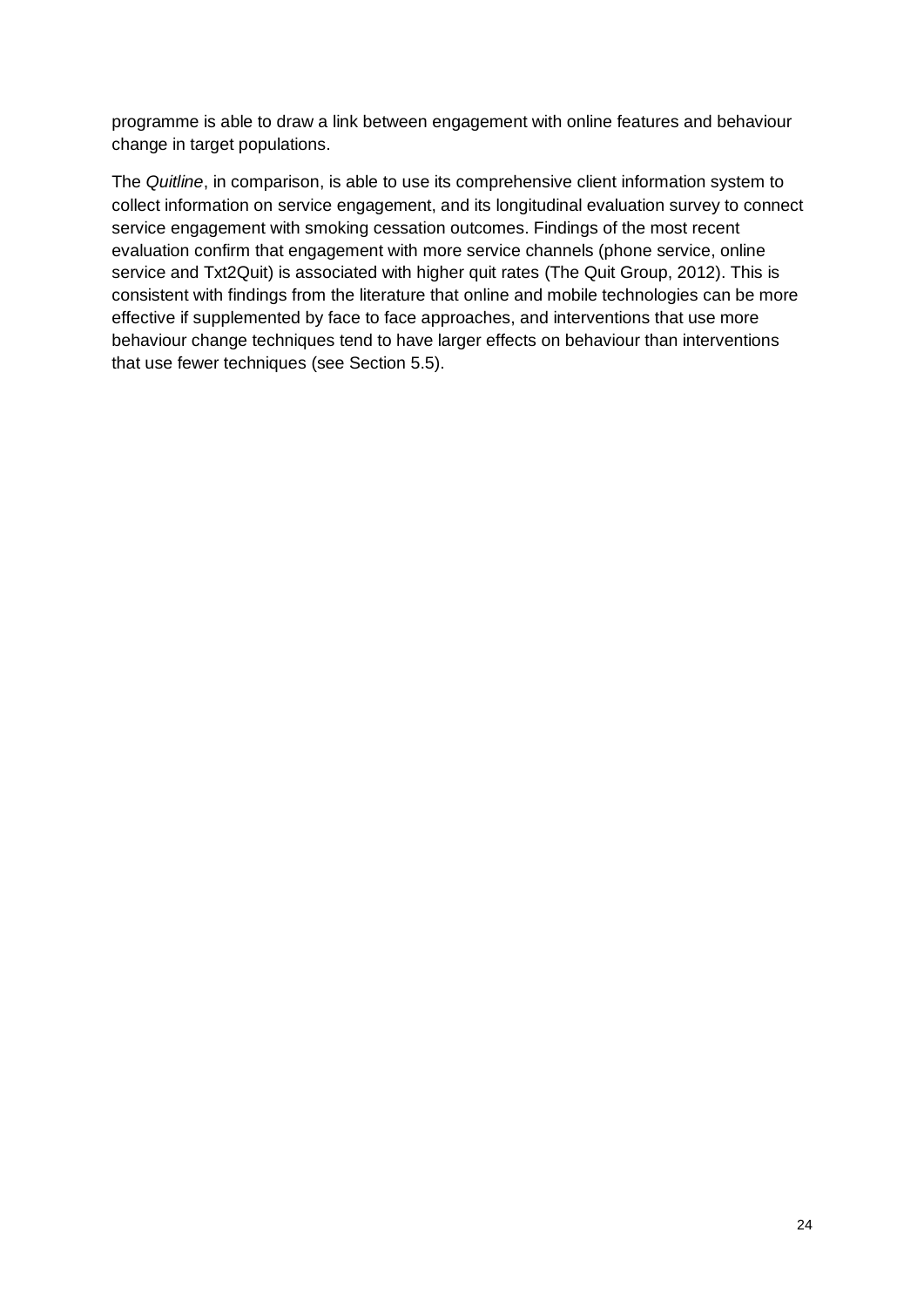# <span id="page-24-0"></span>**6. Key lessons**

The purpose of this report was to review the effectiveness of online and mobile technologies for changing health behaviours. This chapter summarises findings from reviews and New Zealand case studies to identify key lessons for enhancing the effectiveness of online and mobile-based health behaviour change interventions.

#### **Opportunities**

- 1. New Zealanders' use of the Internet, mobile phones, mobile devices and associated interactive technologies has grown exponentially in recent years, and will continue to grow.
- 2. Advances in Internet and mobile device use and capabilities provide a range of opportunities for health behaviour change. These include:
	- Enhanced ability to *reach* large populations
	- Enhanced ability to *access* target populations due to the widespread availability of the Internet, including 24/7 access via mobile devices
	- Ability to offer *interactive features* similar to those found in one-on-one counselling to large populations, via automated mechanisms
	- *Cost-effectiveness* due to the low-cost per user of Internet and mobile-based interventions and the scalability of these interventions.

#### **Effectiveness**

- 3. Internet-based interventions can have small but significant, short-term positive effects on health behaviours such as physical activity, diet, weight management and smoking cessation.
- 4. Mobile phone-based interventions can be effective but evidence of effectiveness is limited to text message-based smoking cessation interventions. There is little evidence for the effectiveness of interventions using other mobile technologies such as smartphones and apps.
- 5. There is limited evidence that online and mobile-based interventions can achieve longterm behaviour change.
- 6. There is limited evidence to confirm the widely held view that using online and mobile technologies to change health behaviours is cost-effective.
- 7. There is some evidence that the following features are associated with increased effectiveness of Internet-based interventions:
	- Use of automated, tailored feedback
	- Use of supplementary communication and one-on-one support
	- Use of theory
	- Use of multiple behaviour change and influence techniques.
- 8. Aside from evidence for the effectiveness of text messaging, there is little research on the features of mobile technology-based interventions that increase effectiveness.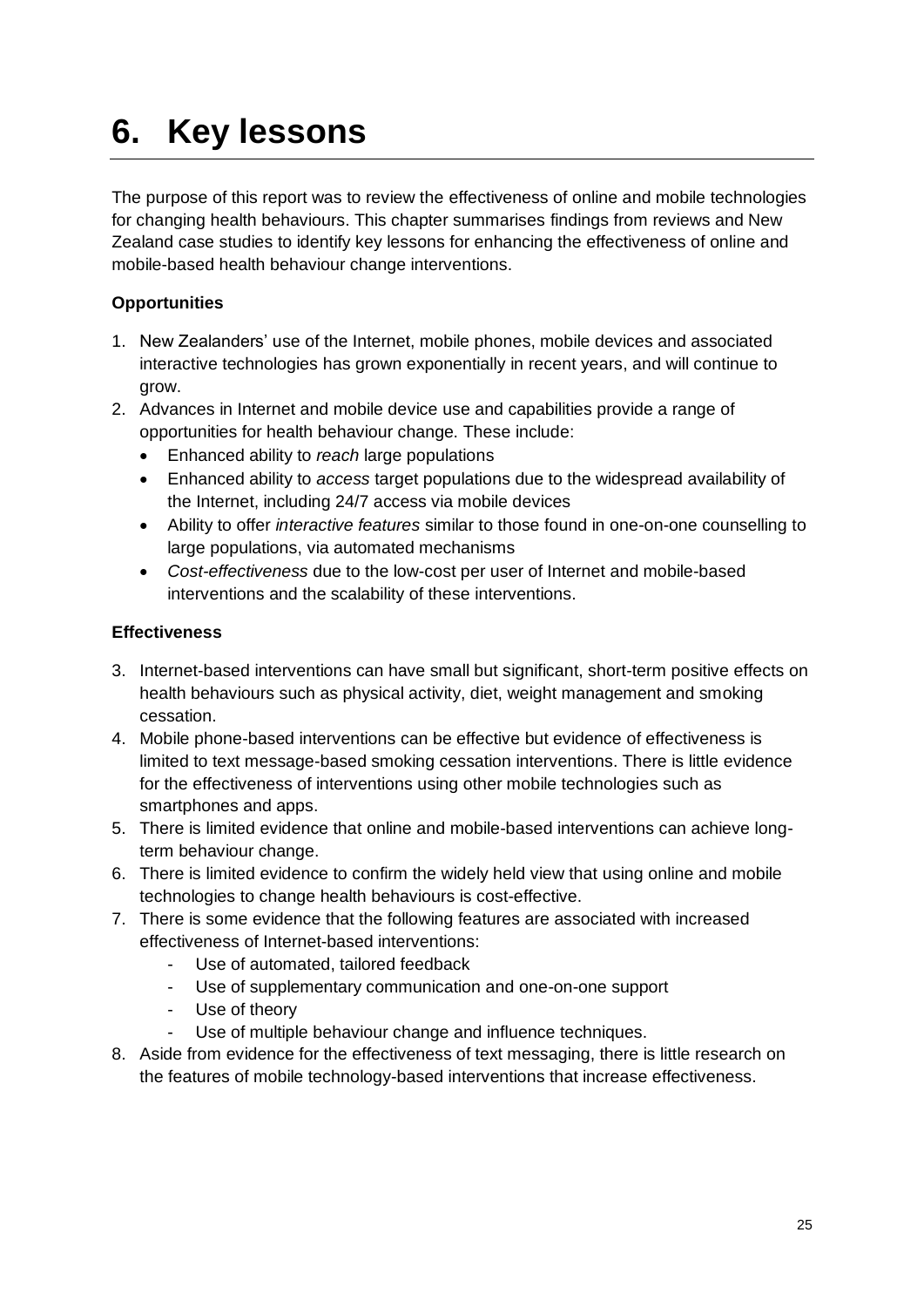#### **Planning considerations**

- 9. Online and mobile technologies should be used as part of a wider, integrated and theorybased intervention approach.
- 10. Online and mobile technologies should be used alongside other behaviour change tools such as additional communication channels and availability of personal support.
- 11. The objectives of online and mobile strategies should be clearly identified distinguish between reach, awareness, engagement and action.

#### **Research and evaluation**

- 12. Plan to run interventions for long enough to establish and monitor long-term behaviour change.
- 13. Conduct the same formative research and process and outcome evaluation that would be conducted for traditional, mass media-based interventions:
	- Undertake target audience research and message testing
	- Monitor reach and engagement
	- Collect information on behaviour change in the target audience and, if possible, establish links between behaviour change and engagement with online and mobile channels.
- 14. Collect cost information.

In conclusion, there is evidence that online and mobile technologies can be effective for changing health behaviours and there are good reasons for using these technologies. However, little is known about which technologies are most effective and why. It is essential that interventions using online and mobile technologies are carefully planned, based on best available evidence, clearly articulated and evaluated.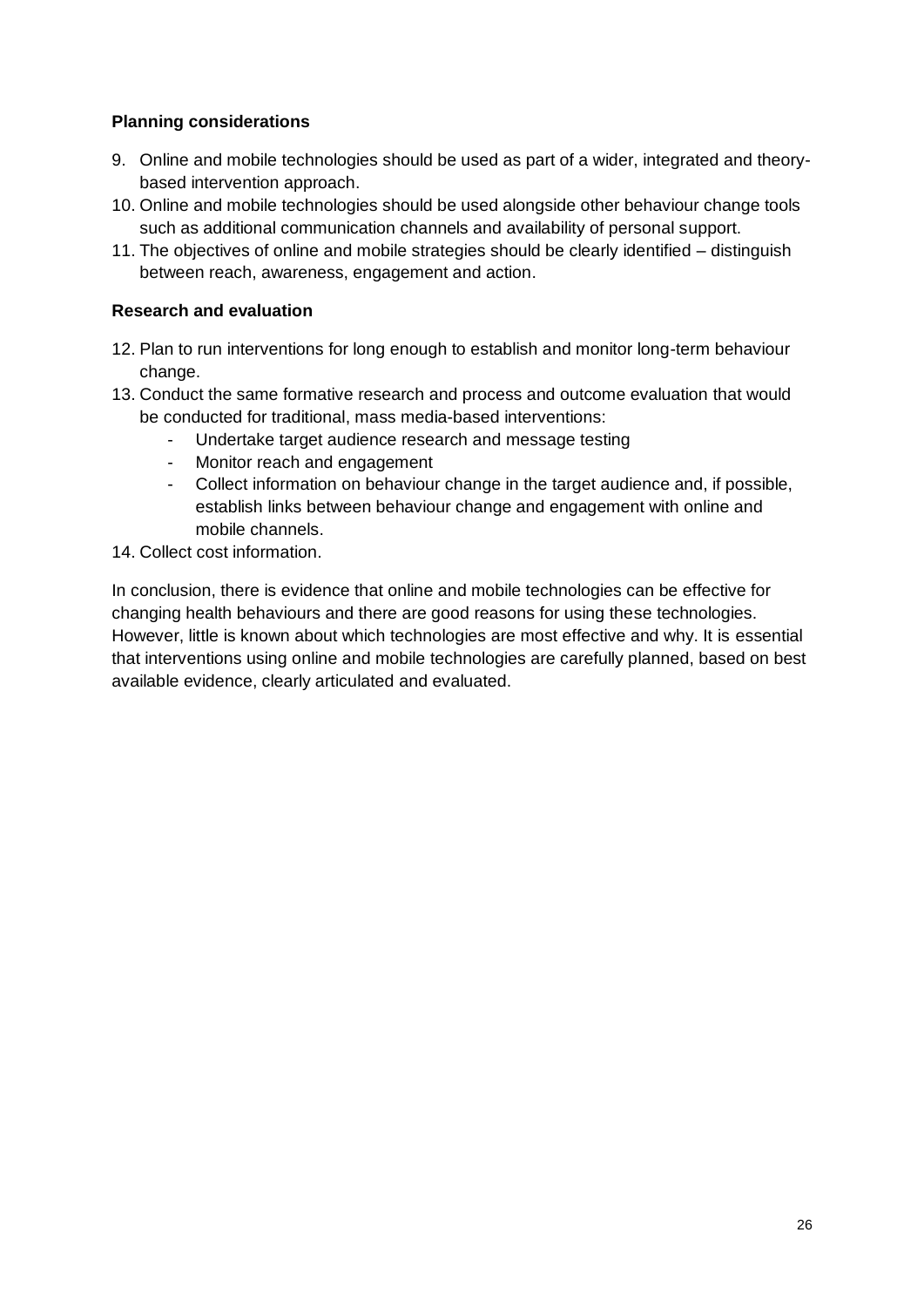## <span id="page-26-0"></span>**References**

Brouwer, W., Kroeze, W. Crutzen, R. de Nooijer, J. de Vries, N., Brug, J. and Oenema, A. (2011). Which Intervention Characteristics are Related to More Exposure to Internet-Delivered Healthy Lifestyle Promotion Interventions? A Systematic Review. *J Med Internet Res* 13(1):e2.

Chen, Y-F., Madan, J., Welton, N., Yahaya, I., Aveyard, P., Bauld, L, et al. (2012). Effectiveness and cost-effectiveness of computer and other electronic aids for smoking cessation: a systematic review and network meta-analysis. *Health Technol Assess* 16(38).

Civljak, M., Sheikh, A., Stead, LF, and Car J. (2010). Internet-based interventions for smoking cessation. *Cochrane Database of Systematic Reviews* Issue 9. Art. No.: CD007078. DOI: 10.1002/14651858.CD007078.pub3.

Cugelman, B., Thelwall, M., and Dawes, P. (2011). Online Interventions for Social Marketing Health Behavior Change Campaigns: A Meta-Analysis of Psychological Architectures and Adherence Factors. *J Med Internet Res* 13(1):e17.

Davies, C., Spence, J., Vandelanotte, C., Caperchione, C., and Mummery, WK. (2012). Meta-analysis of internet-delivered interventions to increase physical activity levels. *International Journal of Behavioral Nutrition and Physical Activity* 9:52.

Fanning, J., Mullen, S, and McAuley, E. (2012). Increasing physical activity with mobile devices: a meta-analysis. *J Med Internet Res14*(6):e161.

Free, C., Phillips, G., Galli, L., Watson, L., Felix, L., et al. (2013) The Effectiveness of Mobile-Health Technology-Based Health Behaviour Change or Disease Management Interventions for Health Care Consumers: A Systematic Review. *PLoS Med* 10(1):e1001362. doi:10.1371/journal.pmed.1001362.

Gutierrez, K. and Newcombe, R. (2012). *Lessons Learned Globally: Tobacco Control Digital Media Campaigns*. Saint Paul, Minnesota, United States: Global Dialogue for Effective Stop-Smoking Campaigns.

Harris, J., Felix, L., Miners, A., Murray, E., Michie, S., Ferguson, E. et al. (2011). Adaptive elearning to improve dietary behaviour: a systematic review and cost-effectiveness analysis. *Health Technol Assessment* 15(37).

Hutton, H. E., L. M. Wilson, et al. (2011). A systematic review of randomized controlled trials: Web-based interventions for smoking cessation among adolescents, college students, and adults. *Nicotine & Tobacco Research* 13(4):227-238.

International Telecommunications Union (2011). ICT Statistics. Accessed 23 April 2013 <http://www.itu.int/en/ITU-D/Statistics/Pages/stat/default.aspx>

International Telecommunications Union (2013). ICT Statistics. Accessed 23 April 2013 <http://www.itu.int/en/ITU-D/Statistics/Pages/stat/default.aspx>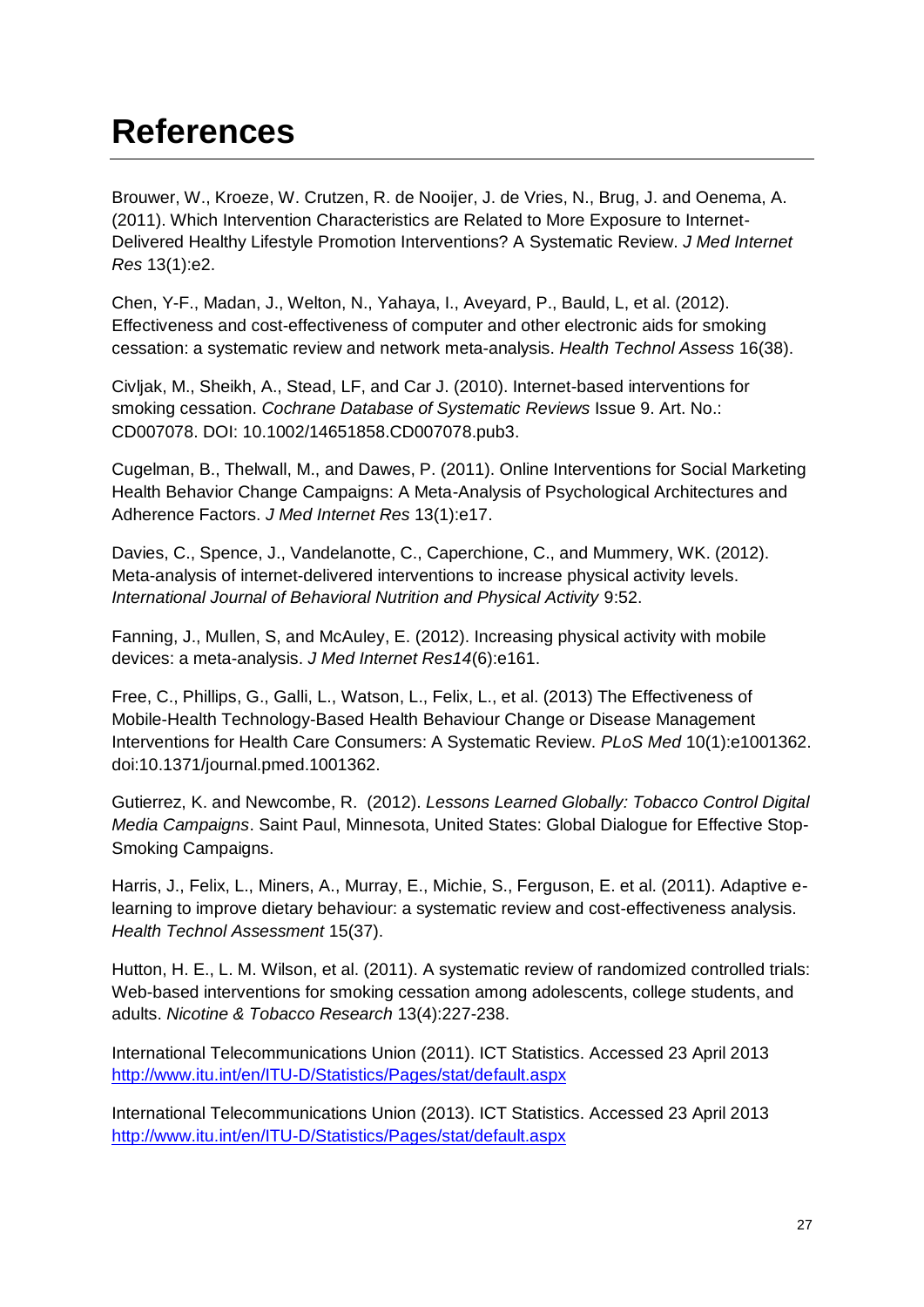Kodama, S., Saito, K., Tanaka, S., Horikawa, C., Fujiwara, K., Hirasawa, R., Yachi, Y., Iida KT., Shimano, H., Ohashi, Y., Yamada, N., and Sone, H. (2012). Effect of web-based lifestyle modification on weight control: a meta-analysis. *International Journal of Obesity* 36: 675-685.

Lau, P., Lau E., Wong del, P. and Ransdell, L. (2011). A systematic review of information and communication technology-based interventions for promoting physical activity behavior change in children and adolescents. *J Med Internet Res* 13(3).

Manzoni, G. M., Pagnini, F. et al. (2011). Internet-based behavioral interventions for obesity: An updated systematic review. *Clinical Practice and Epidemiology in Mental Health* 7:19-28.

Miners, A., Harris, J. et al. (2012). An economic evaluation of adaptive e-learning devices to promote weight loss via dietary change for people with obesity. *BMC Health Services Research* 12:190.

Neve, M., Morgan, P., Jones, P. and Collins, C. (2010). Effectiveness of web-based interventions in achieving weight loss and weight loss maintenance in overweight and obese adults: a systematic review with meta-analysis. *Obesity Reviews* 11:306-321.

Neville, L., B. O'Hara, and Milat, A. (2009a). Computer-tailored physical activity behavior change interventions targeting adults: a systematic review. International Journal of *Behavioral Nutrition and Physical Activity* 6:30.

Neville, L., O'Hara, B. and Milat, A. (2009b). Computer-tailored dietary behaviour change interventions: a systematic review. *Health Education Research* 24(4):699-720.

Neville, L. M., A. J. Milat, et al. (2009c). Computer-tailored weight reduction interventions targeting adults: a narrative systematic review. *Health Promot J Austr* 20(1):48-57.

Reed, V. A., Schifferdecker, K. E. et al. (2012). The effect of computers for weight loss: a systematic review and meta-analysis of randomized trials. *Journal of General Internal Medicine* 27(1):99-108.

Research NZ (2013). The rise and rise of smartphones and other mobile devices. Media release 5 March 2013. Accessed 23 April 2013 [http://www.researchnz.com/pdf/Media%20Releases/RNZ%20Media%20Release%20-](http://www.researchnz.com/pdf/Media%20Releases/RNZ%20Media%20Release%20-%20Penetration%20and%20use%20of%20electronic%20devices.pdf) [%20Penetration%20and%20use%20of%20electronic%20devices.pdf](http://www.researchnz.com/pdf/Media%20Releases/RNZ%20Media%20Release%20-%20Penetration%20and%20use%20of%20electronic%20devices.pdf)

Schein, R., Wilson, K.., and Keelan, J. (2010). *Literature review on effectiveness of the use of social media*. Brampton, Ontario, Canada: Region of Peel.

Shahab, L. and McEwen, A. (2009). Online support for smoking cessation: a systematic review of the literature. *Addiction104*:1792–1804.

Smith, P., Gibson, A., Crothers, C., Billot, J., Bell, A. (2011). *The Internet in New Zealand 2011.* Auckland, New Zealand: Institute of Culture, Discourse & Communication, AUT University.

Tate, D., Finkelstein, E., Khavjou, O. and Gustafson, A. (2009). Cost effectiveness of internet interventions: review and recommendations. *Ann Behav Med* 38:40-45.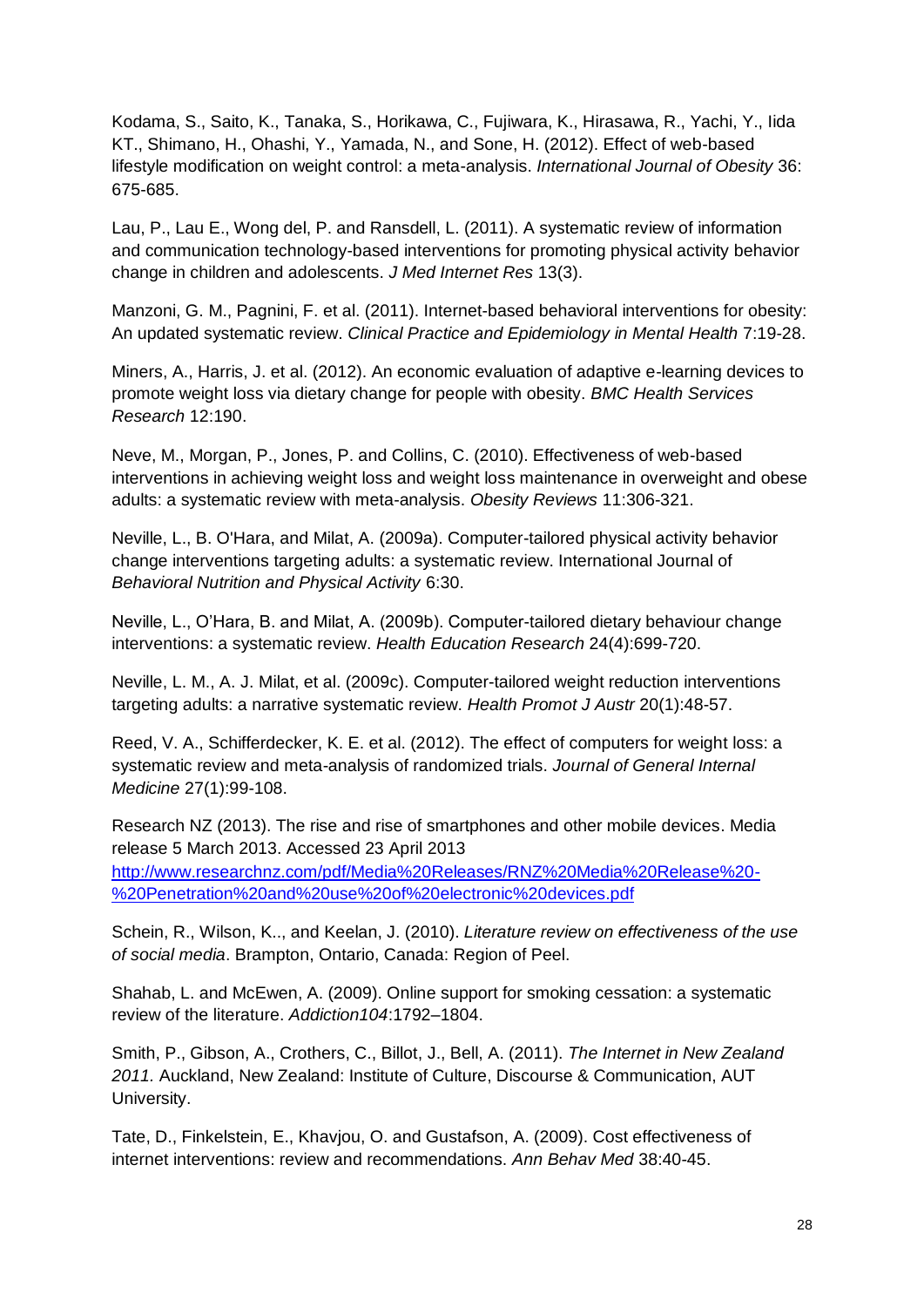The Quit Group (2012). *The Quit Group Service Longitudinal Client Survey Six Month Follow-up*. Research report prepared for The Quit Group by Gravitas Research and Strategy Ltd.

Webb, T., Joseph, J., Yardley, L. and Michie. (2010). Using the Internet to Promote Health Behavior Change: A Systematic Review and Meta-analysis of the Impact of Theoretical Basis, Use of Behavior Change Techniques, and Mode of Delivery on Efficacy. *J Med Internet Res* 12(1):e4.

Whittaker, R., McRobbie, H., Bullen, C., Borland, R., Rodgers, A., K. E. and Gu, Y. (2012). Mobile phone-based interventions for smoking cessation. *Cochrane Database of Systematic Reviews* Issue 11. Art. No.: CD006611. DOI: 10.1002/14651858.CD006611.pub3.

Wieland, L. S., Falzon, L. et al. (2012). Interactive computer-based interventions for weight loss or weight maintenance in overweight or obese people. *Cochrane Database of Systematic Reviews* Issue 8. Art. No.: CD007675. DOI: 10.1002/14651858.CD007675.pub2.

World Health Organization (2011). Obesity and overweight. WHO Factsheet. Vol 311. Geneva: World Health Organization.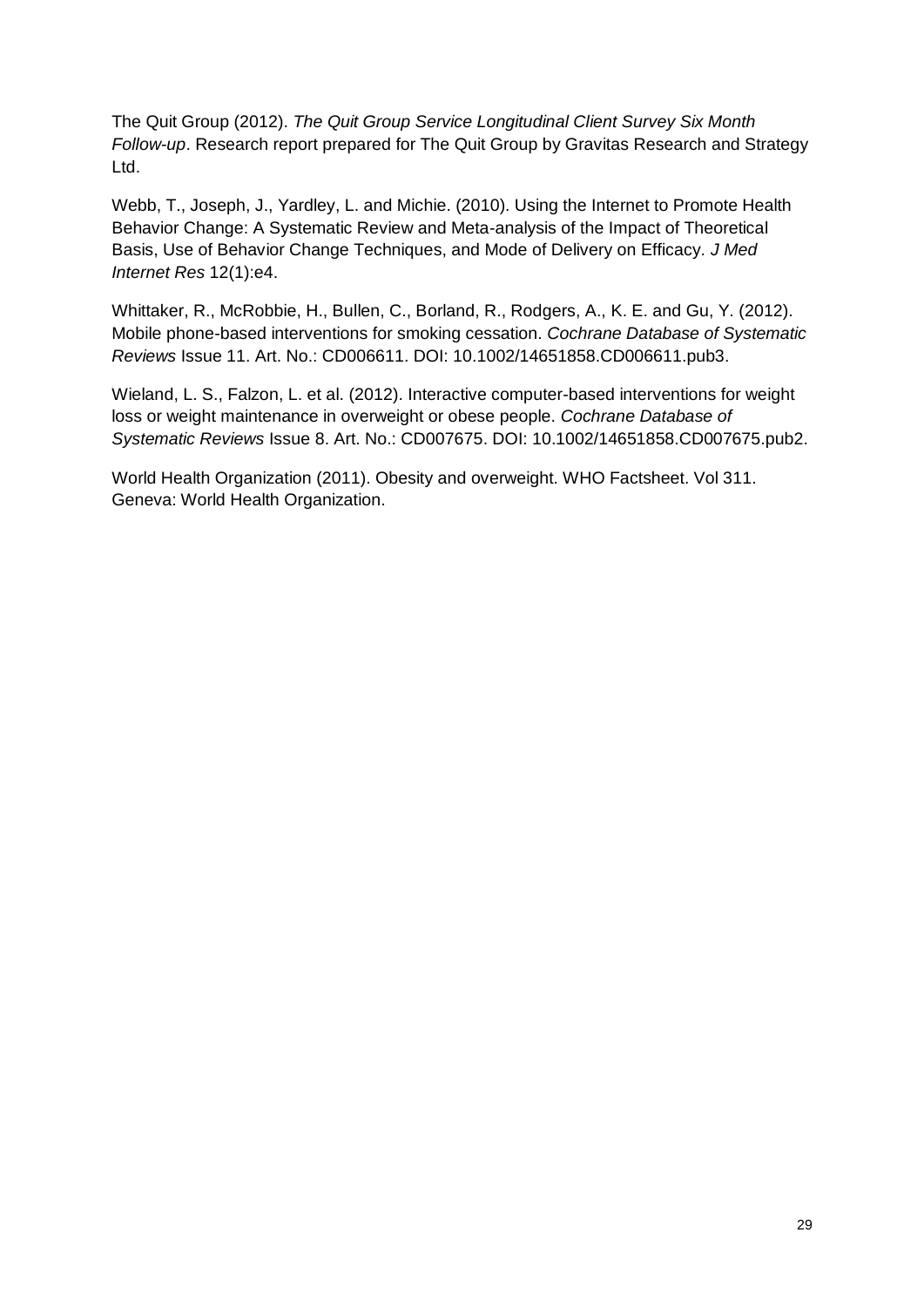## <span id="page-29-0"></span>**Appendix A: Key search teams for the literature review**

- Meta-analysis
- Systematic review
- Review
- Obesity
- Diet
- Physical fitness
- Smoking cessation
- Internet / web
- Mobile / cellular / phone / smartphone
- e-health / ehealth
- Email / electronic mail
- Text messaging / SMS
- Social networking
- Facebook / twitter / tweet
- Social media
- Video conferencing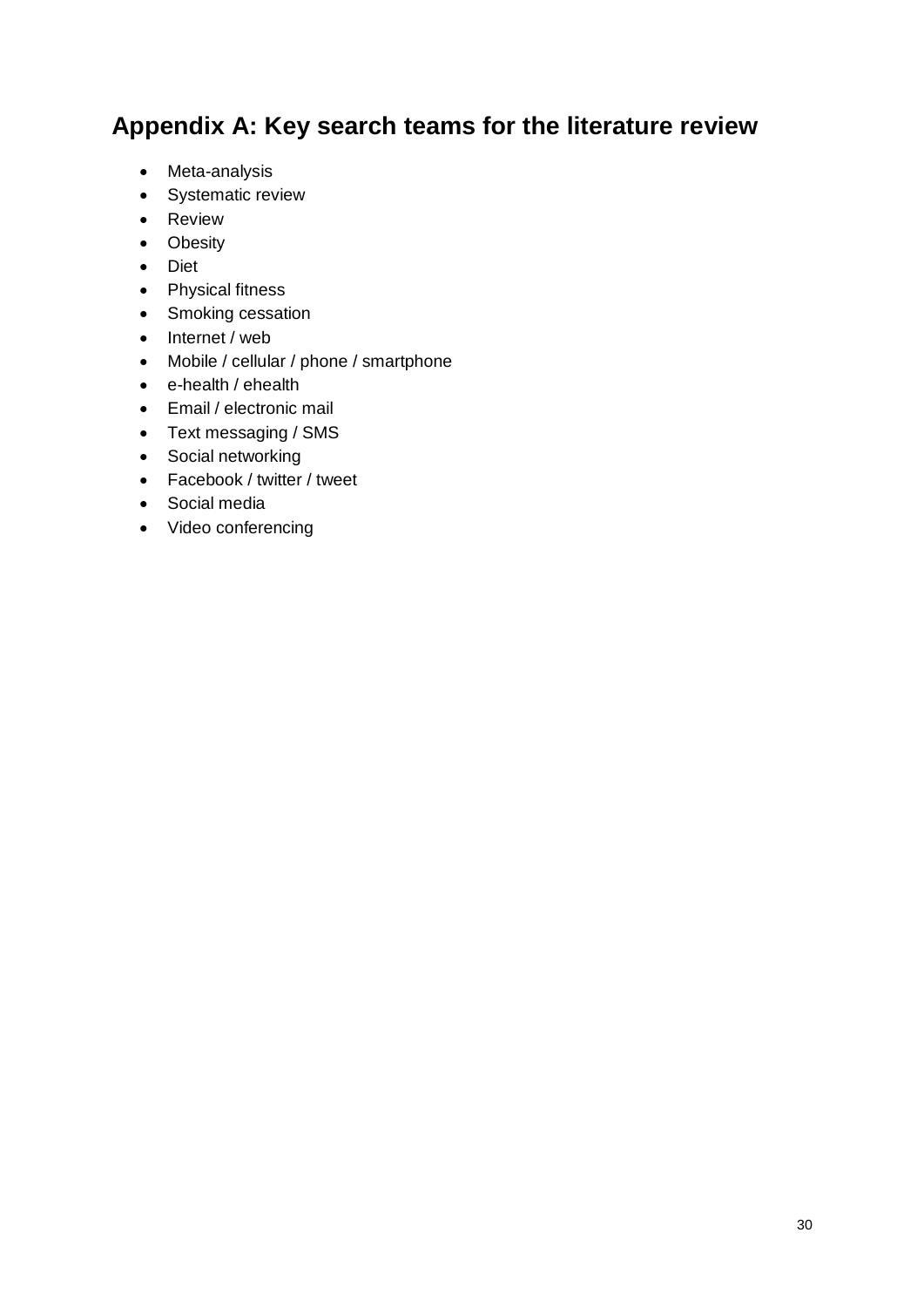## <span id="page-30-0"></span>**Appendix B: Key informant interviews**

Representatives of the following organisations participated in key informant interviews:

- Health Promotion Agency [\(www.hpa.org.nz\)](http://www.hpa.org.nz/)
- Sport New Zealand [\(www.sportnz.org.nz\)](http://www.sportnz.org.nz/)
- The Quit Group [\(www.quit.org.nz\)](http://www.quit.org.nz/)
- GSL Network [\(www.gslnetwork.co.nz\)](http://www.gslnetwork.co.nz/)
- Pacific Heartbeat, The Heart Foundation [\(http://www.heartfoundation.org.nz/programmes-resources/pacific-health/pacific](http://www.heartfoundation.org.nz/programmes-resources/pacific-health/pacific-heartbeat-programme)[heartbeat-programme\)](http://www.heartfoundation.org.nz/programmes-resources/pacific-health/pacific-heartbeat-programme)
- Clinical Trials Research Unit, University of Auckland [\(www.ctru.auckland.ac.nz\)](http://www.ctru.auckland.ac.nz/)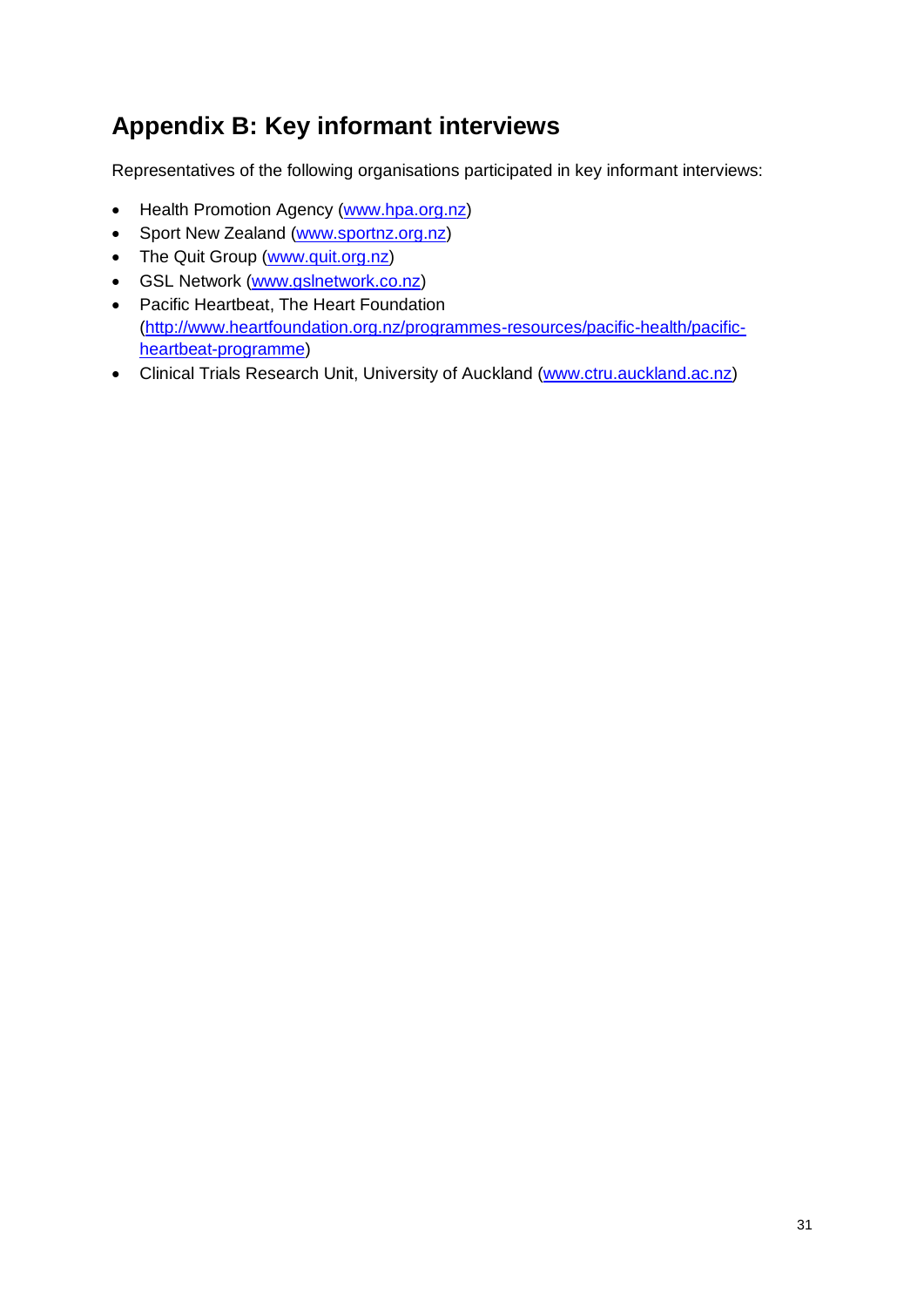## <span id="page-31-0"></span>**Appendix C: Glossary**

**App**: An application that performs a specific function on a computer or mobile device. Apps range from Web browsers and games to specialised programmes like digital recorders, online chat or music players.

**Automated**: A feature of an online or mobile intervention that is built into the computer programme and actions automatically eg, reminder messages, tips, feedback based on individual monitoring.

**Blog**: An online journal that is updated on a regular basis with entries that appear in reverse chronological order. Blogs can be about any subject. They typically contain comments by other readers, links to other sites and permalinks.

**e-Health**: The use of electronic processes and communication in health care and public health.

**e-Learning**: The use of interactive electronic technologies to facilitate teaching and learning.

**Email** ('electronic mail'): A way of exchanging digital messages across the Internet or other computer networks.

**Information and communication technology (ICT):** Electronic technologies used for collecting, processing or transmitting information, which can be in the form of voice, images, or data. Examples of ICT include computers, the Internet, and telecommunications.

**Interactive technologies**: Digital technologies that enable users to interact with and influence content.

**Internet**: A global system of interconnected computer networks. It consists of millions of private, public, academic, business and government networks that are linked by an array of electronic, wireless and optical networking technologies. The Internet carries and provides the infrastructure for an extensive range of information resources and services, such as the World Wide Web, email, file transfer and instant messaging.

**m-Health**: The use of mobile computing and communication technologies (traditional mobile phones, PDAs, smartphones, tablets) in health care and public health.

**Online chat**: Real-time direct transmission of text-based messages over the Internet. Online chat includes web-based applications that allow communication between (often directly addressed, but anonymous) users in a multi-user environment. Instant messaging (IM) is a type of online chat that takes place between known users (eg, using a contact list).

**Online gaming**: A mechanism for connecting players together; online games are played over some form of [computer network,](https://en.wikipedia.org/wiki/Computer_network) typically the [Internet.](https://en.wikipedia.org/wiki/Internet) Many online games have associated online communities.

**Online phone**: Services that allow you to talk in real time over the Internet in a similar fashion to a phone call, often including a video component (eg, Skype, iTalk).

**Social media**: Social media are works of user-created video, audio, text or multimedia that are published and shared in a social environment, such as a blog, podcast, forum, wiki or